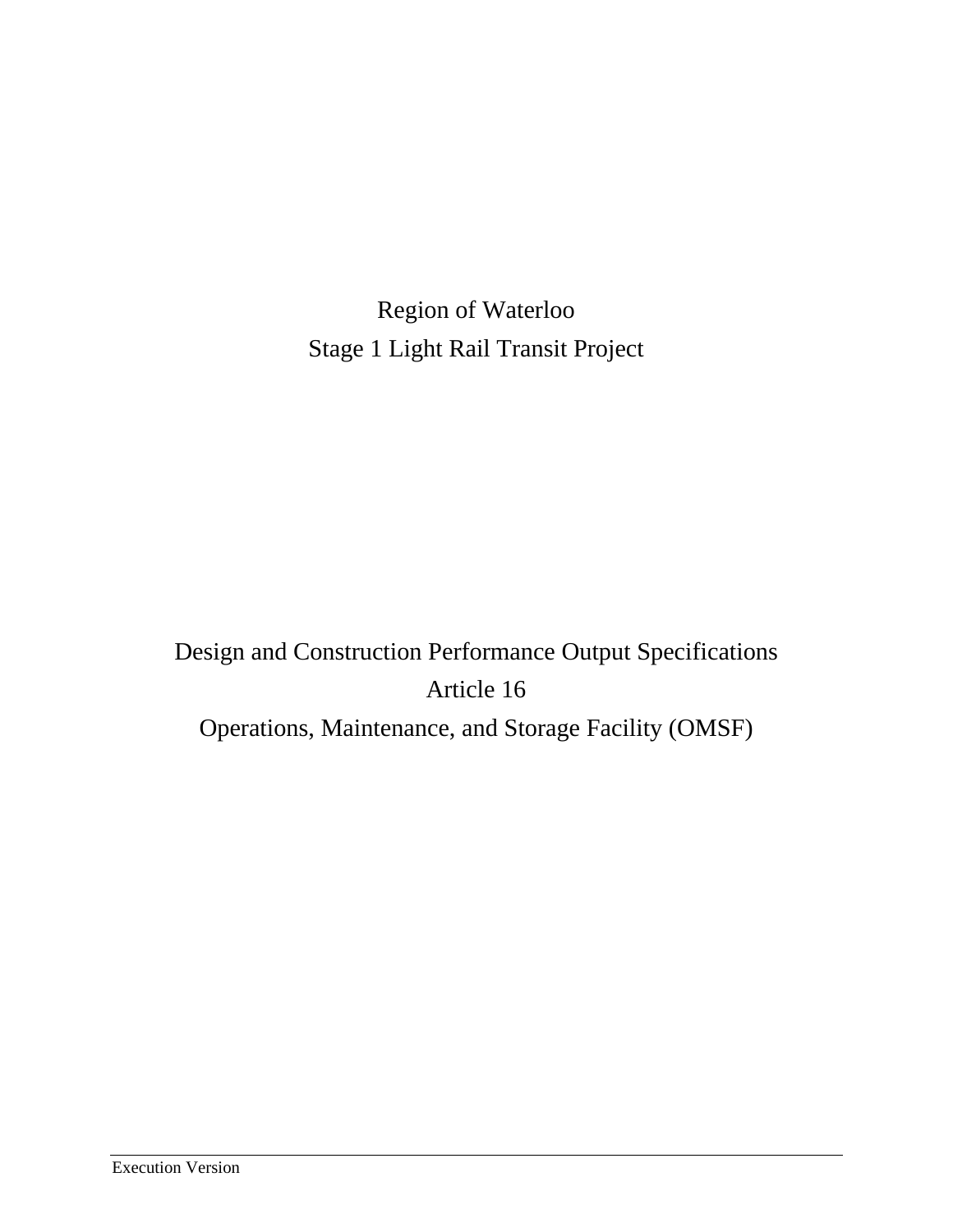# **Table of Contents**

| 16.1  |  |
|-------|--|
| 16.2  |  |
| 16.3  |  |
| 16.4  |  |
| 16.5  |  |
| 16.6  |  |
| 16.7  |  |
| 16.8  |  |
| 16.9  |  |
| 16.10 |  |
| 16.11 |  |
| 16.12 |  |
| 16.13 |  |
| 16.14 |  |
| 16.15 |  |
| 16.16 |  |
| 16.17 |  |
| 16.18 |  |
| 16.19 |  |
| 16.20 |  |
| 16.21 |  |
| 16.22 |  |
| 16.23 |  |
| 16.24 |  |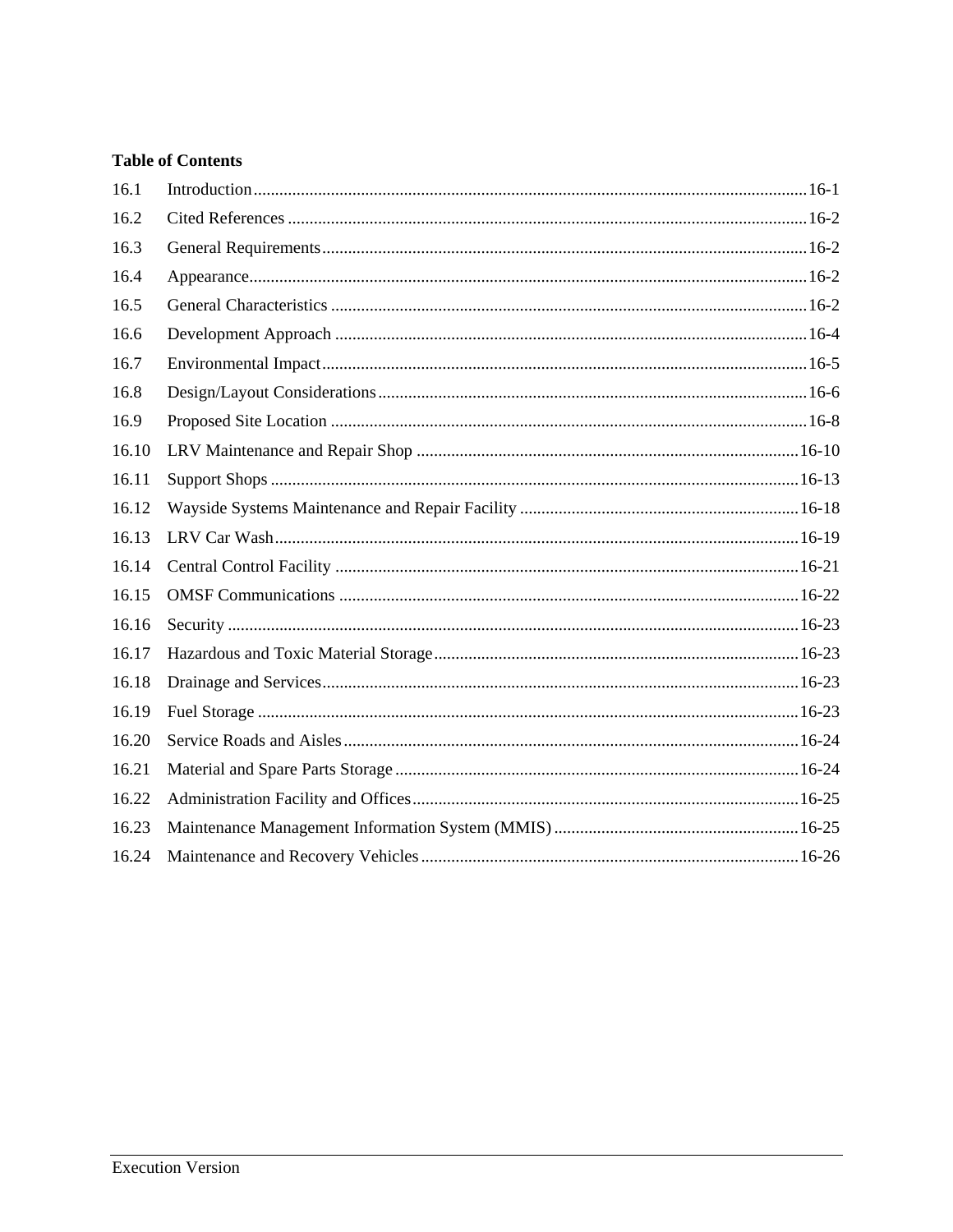#### **ARTICLE 16 OPERATIONS, MAINTENANCE AND STORAGE FACILITIES (OMSF)**

#### **16.1 Introduction**

- (a) This Article establishes the overall requirements for the planning, design and construction of the Operations, Maintenance, and Storage Facility for the System (OMSF). The requirements are broad in scope, to accommodate variations in Project Co's design to address Project Co's approach to the operations and maintenance of the completed LRT Project. The purpose of this Article is to provide design guidelines for the OMSF. Project Co's solutions for the OMSF shall expand on these guidelines. Project Co shall prepare a Basis of Design Report – OMSF which explains Project Co's approach to the design of the OMSF in greater detail and in a site specific manner. The presentation of specific requirements or functions within this Article must not be construed to limit or modify in any way Project Co's responsibility to provide a holistic, comprehensive, and fully functional solutions for all OMSF components and functions. The Basis of Design Report – OMSF shall address every aspect of the OMSF design requirements cited in this Article. The rationale for all deviations or variances from any requirement cited this Article must be fully described in the Basis of Design Report – OMSF.
- (b) As part of the Basis of Design Report, Project Co shall prepare a Code Analysis covering the OMSF. This shall include comparative identification of requirements where more than one code applies.
- (c) The Operations, Maintenance and Storage Facility shall have all of the necessary structures, equipment, tools, spare parts, storage areas and other ancillary areas required to support Project Co's maintenance and operations requirements. Project Co must provide a wheel truing machine at the OMSF site.
- (d) The Region will provide to Project Co a limited number of spare parts for the LRV and a list of all spare parts and other consumable items as recommended by the Rail Car Supplier. The initial spare parts inventory is currently being negotiated with the Rail Car Supplier and the complete inventory will be made available to Project Co through Addendum. In addition to the initial spare parts and consumable items, the Region will providing Project Co with the required special tools and bench test equipment required for specialized maintenance, repair and testing activities. This list of special tools and bench test equipment will be made available to Project Co through Addendum. Project Co must, however, provide required hand tools and shop equipment required to perform its maintenance and rehabilitation obligations as set forth in Schedule 15-3. Project Co shall be responsible for maintaining the level of spares parts to ensure that vehicle availability is not impacted due to a lack of spare parts or consumables.
- (e) The OMSF shall also include a Central Control Facility (CCF) which shall be equipped, as required, to provide all of the necessary operations such as train control, traffic management, security, yard operations and communications. The CCF shall meet the requirements of an Operations Control Center defined in NFPA 130.
- (f) The site for the OMSF is depicted on the drawings. The layout for the OMSF, shown on functional plans and other documents prepared by the Region was prepared for planning purposes and is not intended to represent the Region's preference for the layout of the OMSF. Project Co shall develop the most efficient layout that coincides with Project Co's approach to the operation and maintenance functions that will occur in the OMSF. Refer to other Articles in the Project Agreement for permitting requirements and environmental site conditions for this site.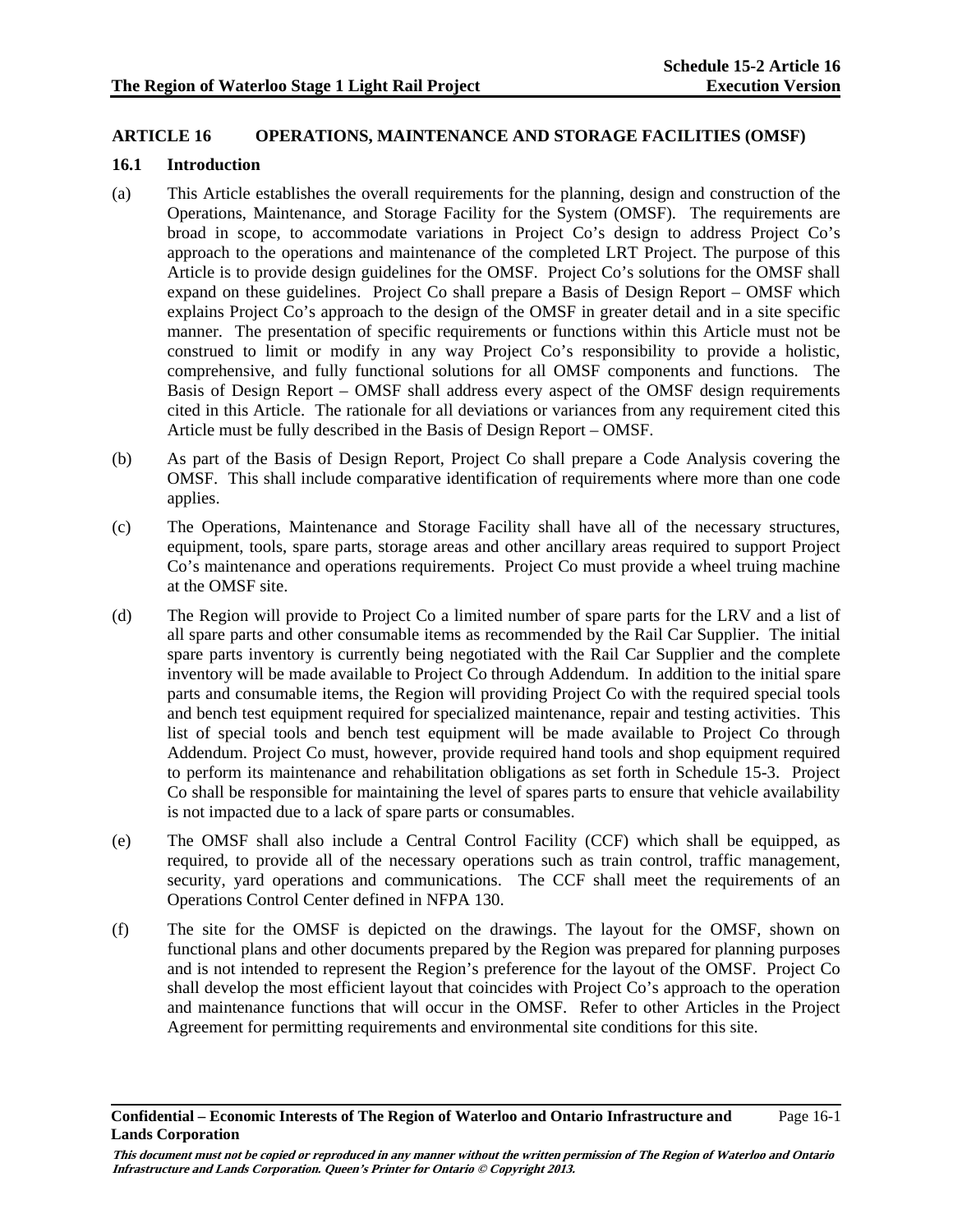# **16.2 Cited References**

- (a) Applicable Codes and Standards
	- (i) The OMSF shall meet the Ontario Building Code.
	- (ii) Where no provisions are made in the codes for particular features of the design, the best industry practices shall be followed. Use the latest edition of the following:
		- A. National Fire Protection Association NFPA 130 Standard
		- B. Ontario Electrical Safety Code
		- C. Ontario Fire Code
		- D. Accessibility for Ontarians with Disabilities Act (AODA)
		- E. CAN-CSA B651-12 Accessibility

# **16.3 General Requirements**

- (a) The design of the yard, maintenance shops, and Central Control Facility as well as the totality of the operating System shall provide sufficient flexibility that enables the LRT System to continue service, bypass the trouble areas, and/or restore service to the rest of the operational system, even at reduced headway, where necessary.
- (b) The treatment given to areas of employee personal comfort and safety is of additional importance. Due consideration shall be given to such areas as restrooms, training rooms, first aid, heating, air conditioning, ventilation, and lighting, as well as finish materials, stairs, elevator treatments and work area design. These considerations shall be carefully evaluated and made part of the basic and overall design for the Operations, Maintenance and Storage Facility.
- (c) The design for the OMSF shall achieve a minimum LEED Silver Certification.
- (d) For additional Fire Life Safety requirements, see Schedule 15-2 Article 20.

# **16.4 Appearance**

(a) The design of the Operations, Maintenance and Storage Facility shall be compatible in architectural character, materials, finishes, and functional relationships with the architecture of the adjacent community and surrounding environment.

# **16.5 General Characteristics**

- (a) Project Co shall provide a Basis of Design Report explaining how Project Co will achieve all of the functional purposes of the Operations, Maintenance, and Storage Facility.
- (b) The OMSF shall provide a storage yard for LRT vehicle storage. The maintenance facility shall include space for the car shop, wheel truing, and consolidated component repair shops, wayside systems maintenance/repair shop, car cleaning facility (including the car wash and interior cleaning), Central Control Facility, and material and spare parts storage.
- (c) The Facility shall be responsive to all environmental requirements in providing for the following:
	- (i) Clearly defined interior zoning of major functions and grouping of complementary functions.
	- (ii) External means of ingress and egress clearly identified by architectural means other than graphics.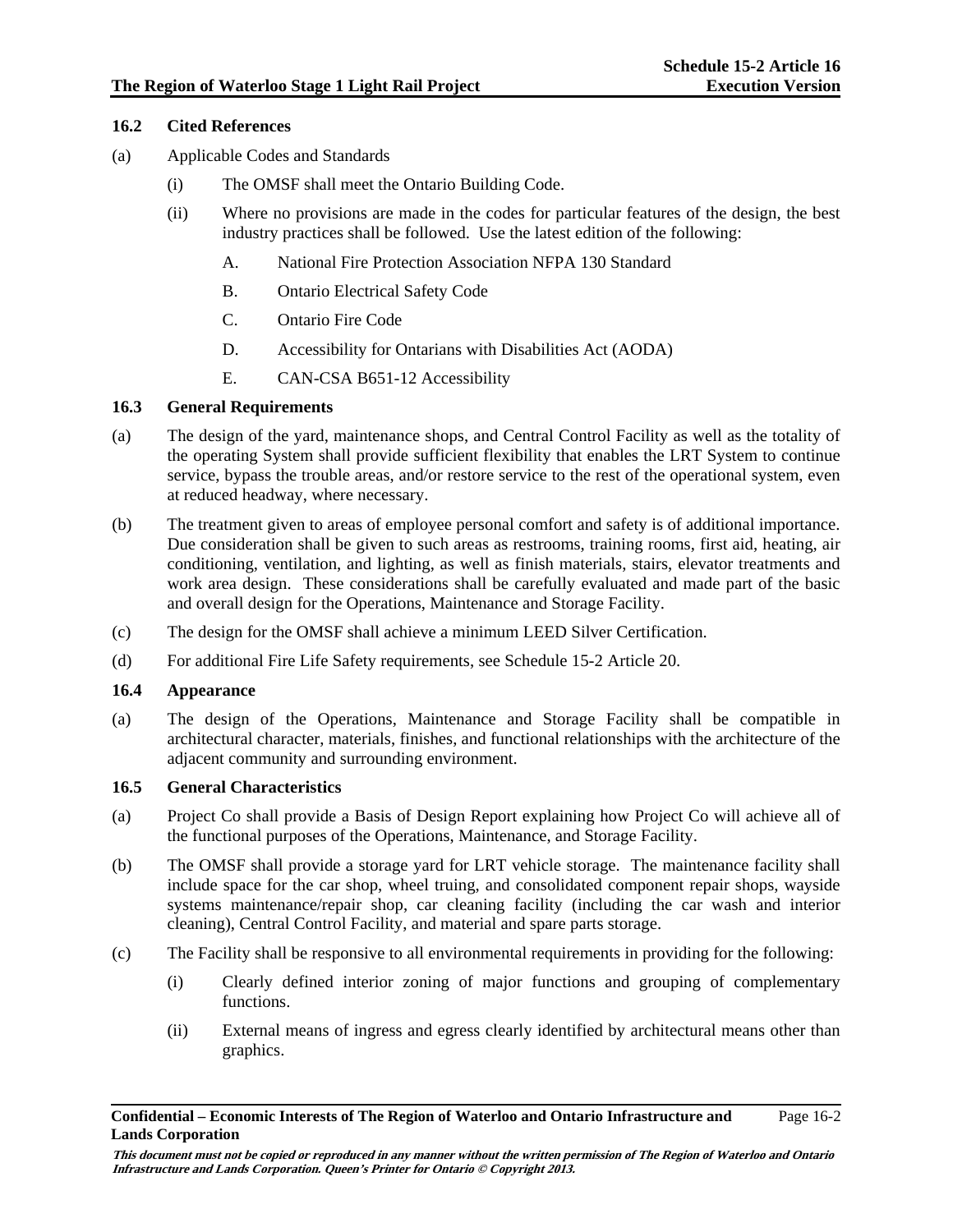- (iii) Visual and sound screening of maintenance and storage, road vehicle parking, and service delivery and loading functions, using materials compatible with and complementary to the urban design context.
- (iv) Design objectives responsive to and compatible with the surrounding environment.
- (v) Storage for revenue vehicles, maintenance equipment, parking space for employee vehicles, and materials required for maintaining and operating the System.
- (vi) Inspection, maintenance, and servicing of light rail vehicles and associated maintenancetype vehicles.
- (vii) Interior and exterior car cleaning.
- (viii) Central Control Facility and Yard Operations
- (ix) Support of wayside systems maintenance activities.
- (x) Component repair shops.
- (xi) Facility finished floor elevation at a minimum of 0.5 meters above the 100-year base flood elevation.
- (d) Exterior Building Appearance
	- (i) The buildings comprising the Operations, Maintenance, and Storage Facility shall be considered important visual elements of the LRT System and shall have an appropriate architectural character. These facilities shall be constructed of aesthetically considered materials.
	- (ii) All exterior finish materials shall be selected to provide maximum resistance to predictable physical impacts, including normal usage, weather, graffiti and other vandalism, air pollution, and deterioration due to other forces.
	- (iii) Glazing shall be used whenever practicable to reduce the requirements for interior artificial lighting and sound transmission where required.
- (e) Interior Building Appearance
	- (i) Interior building appearance shall accommodate the following requirements.
	- (ii) Ceilings
		- A. All ceiling installations shall be designed to facilitate alteration and expansion of specific interior functions. Ceilings shall minimize the transmission of disruptive noises from one space to another.
	- (iii) Walls
		- A. Walls in maintenance areas shall be constructed and finished to effectively resist predictable impacts and abrasions from the movement and maintenance of vehicles and equipment.
		- B. Walls near operations involving the use of corrosive agents shall be finished to resist deterioration of surface quality.
		- C. Walls in administrative areas shall provide for maximum flexibility of spatial arrangement.
		- D. Wall resistance to sound transmission shall be maximized.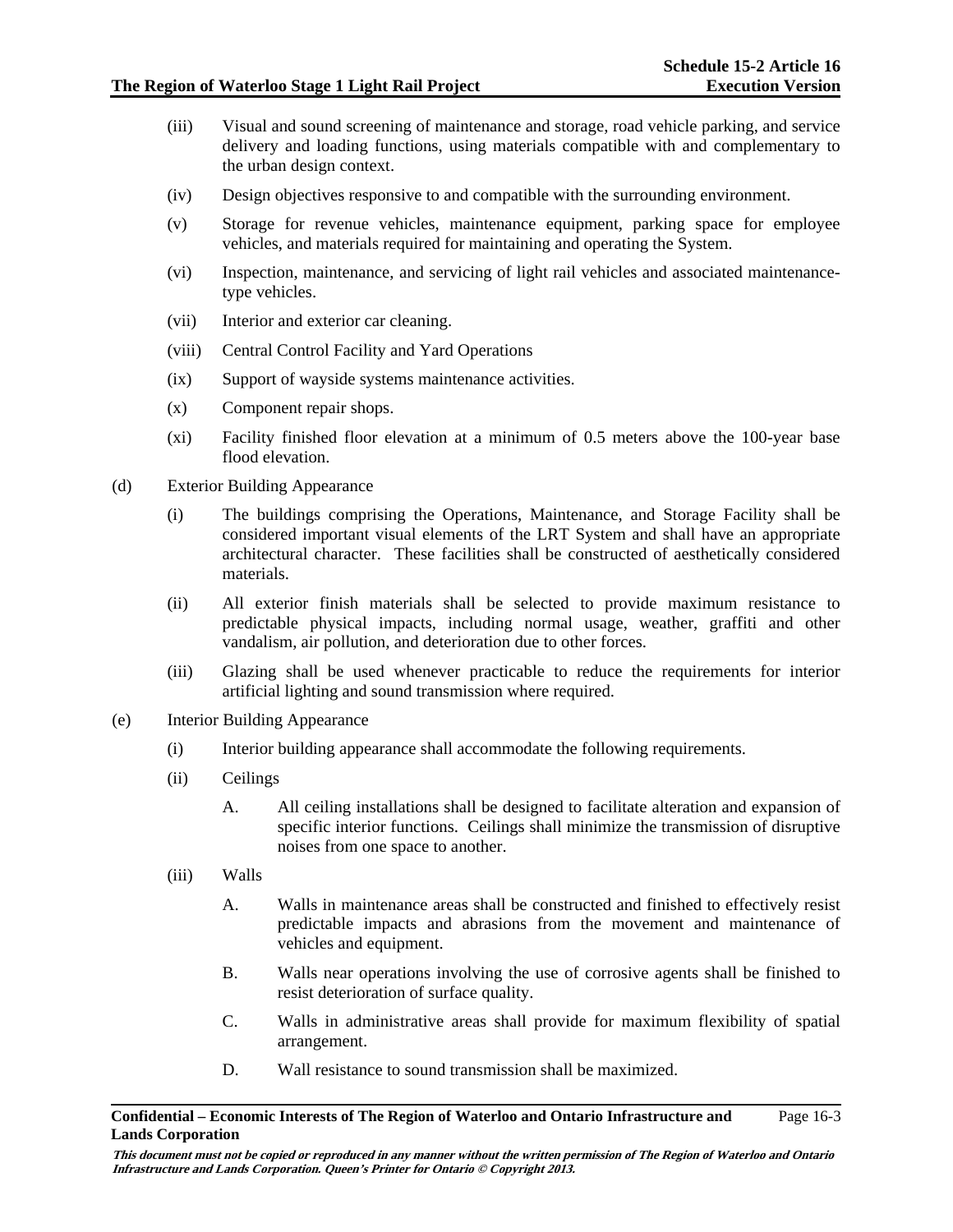- (iv) Floors
	- A. Floor areas requiring special finishes shall be identified.
	- B. Floor surfaces shall be designed to be skid resistant. In the construction and finish of floor surfaces, conditions which represent inherent hazardous conditions, such as arbitrary changes in floor texture without accompanying changes in color, shall be avoided.
	- C. Where possible it is preferred that floors within electrical and electronic equipment rooms shall be provided with raised flooring for future cabling, or with expandable and adaptable cable troughs for system expansion.
- (f) Vertical Circulation
	- (i) Enclosed stairwells shall be placed and treated to maximize visual surveillance into the stairwell interiors.
	- (ii) Exterior stair surfaces shall be protected from the accumulation of water, and steps shall have anti-skid surfaces.
	- (iii) Elevators shall be provided as required.

# **16.6 Development Approach**

- (a) The Operations, Maintenance and Storage Facility shall be an integral part of the System design. All elements and design impacts shall be considered from the beginning of the program, from the start-up of revenue operations, through future extensions needed to complete Stage 2 of the LRT System, to accommodate the needed sites, layouts, buildings, equipment, personnel, circulation, philosophy, policies, methods, procedures, records, standards, and work flow for all LRT System elements. Elements of consideration for the overall Operations, Maintenance, and Storage Facility shall include:
	- (i) Operating and maintenance philosophies, computerized data collection systems, operating and maintenance personnel training, planning and scheduling and personnel crafts, skill levels, and needs.
	- (ii) Location of facilities and LRT Stops, yard layout, structures and buildings, machinery and equipment, flow of work for personnel, vehicles, and equipment, material, inventory control and handling, and outside contract work.
	- (iii) Coordination of activities and schedules for the System, including communications with fixed facilities, track, vehicles, and operating personnel. Emergency operating communications contingencies shall also be included.
	- (iv) The Operations, Maintenance and Storage Facilities for the Stage 1 LRT shall provide all the structures for functions for System operations and shall include provisions for the expansion of the System to the meet the needs for Region's Stage 2 LRT. For additional information on the Region of Waterloo's Stage 2 LRT system, refer to Attachment 1 to Appendix A of the RFQ or the Region of Waterloo's website. The design may consider that a limited number of facilities will be moved with future improvements of the System, however, the CCF shall be designed to accommodate all central control functions for the Stage 1 and Stage 2 LRT system in the Stage 1 OMSF facility.
	- (v) The storage tracks constructed in the OMSF by Project Co for the Stage 1 LRT system shall accommodate a minimum of 17 LRT rail cars without relying storage capacity in the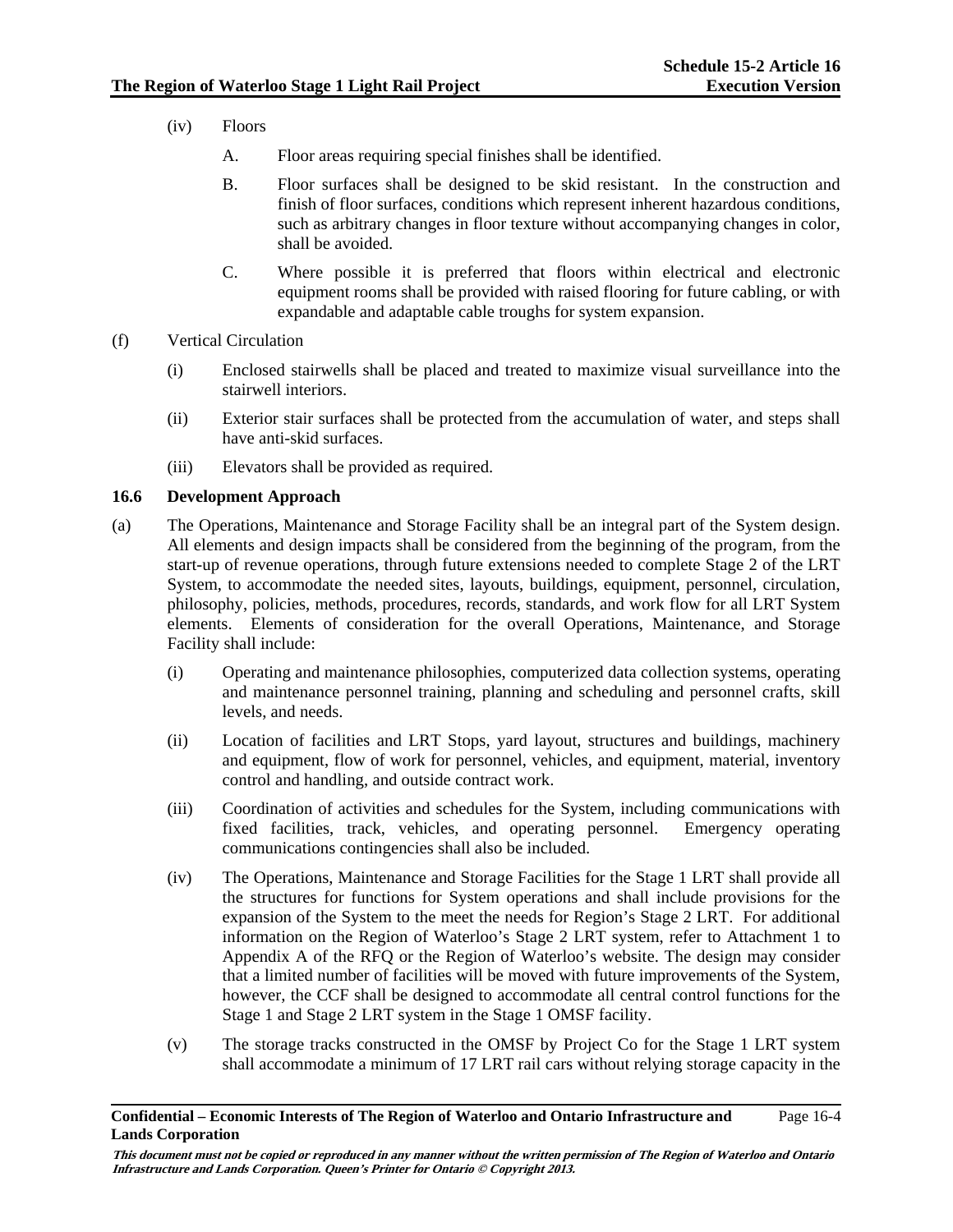shops or other tracks. To the extent possible, within the right of way designated by the Region for the OMSF for Stage 1 LRT system, Project Co's design for the OMSF shall provide for additional rail car storage tracks that could be constructed in the future to support a total fleet of 33 rail cars. All power supplies for the OMSF shall be sized for the total fleet of 33 rail cars. All yard control and communication equipment shall be provisioned for the final yard configuration for 33 rail cars. As required by the Region and as permitted under the Project Agreement, all changes to the Design and Construction Works required to accommodate an expanded storage yard at the OMSF for up to a total fleet of 33 rail cars shall be implemented by Variation subject to and in accordance with Schedule 22 – Variation Procedure.

(vi) In the Basis of Design Report – OMSF, Project Co shall describe the capabilities of the OMSF to accommodate the functions of the Stage 2 LRT and noting which functions are assumed by Project Co as being accommodated at another location or support facility to be constructed as part of the Stage 2 LRT Work program.

# **16.7 Environmental Impact**

- (a) The site design shall comply with all environmental requirements including the requirements identified in the Rapid Transit Project Environmental Report, minimizing negative impacts on adjoining properties. Considerations shall include air and water quality, noise, traffic, aesthetics, social, economic, and safety.
- (b) The addition of new fixed facilities such as the OMSF into the existing environment may increase the potential for water runoff. This potential may extend to both the construction and operation phases of the Project. Catch basins, curbing, culverts, gutters, pumping stations, and storm sewers shall be constructed, as necessary, for the permanent control of water runoff during the operation phase of the Project. Control of sediments, runoff discharge and dewatering fluid discharge, including turbidity and pH, shall comply with applicable environmental requirements.
- (c) During the normal course of yard and shop operations, oil and other substances may be introduced into the water drain system. Washing and service areas shall drain into a collection system where all effluents shall be treated before appropriate disposal. A separating system shall be used to remove unwanted or harmful substances from discharged water. The removed substances shall be disposed in accordance with the applicable regulations of the above-cited jurisdictions.
- (d) Machinery and equipment installed in the OMSF and elsewhere on the system shall be equipped with efficient noise and vibration suppression devices, and other noise and vibration abatement measures shall be employed as required.
- (e) Noise and vibration impacts may arise during the construction and operation of the System. In mitigating these impacts, the following basic goals shall be considered:
	- (i) Adhere to environmental requirements.
	- (ii) Provide LRT patrons and employees with an acoustically comfortable environment by maintaining noise and vibration levels in LRT vehicles along the way and in LRT Stop within acceptable limits.
	- (iii) Minimize adverse impacts of LRT operation and construction on the community by controlling transmission of noise and vibration to adjacent properties.
	- (iv) Provide effective noise and vibration control.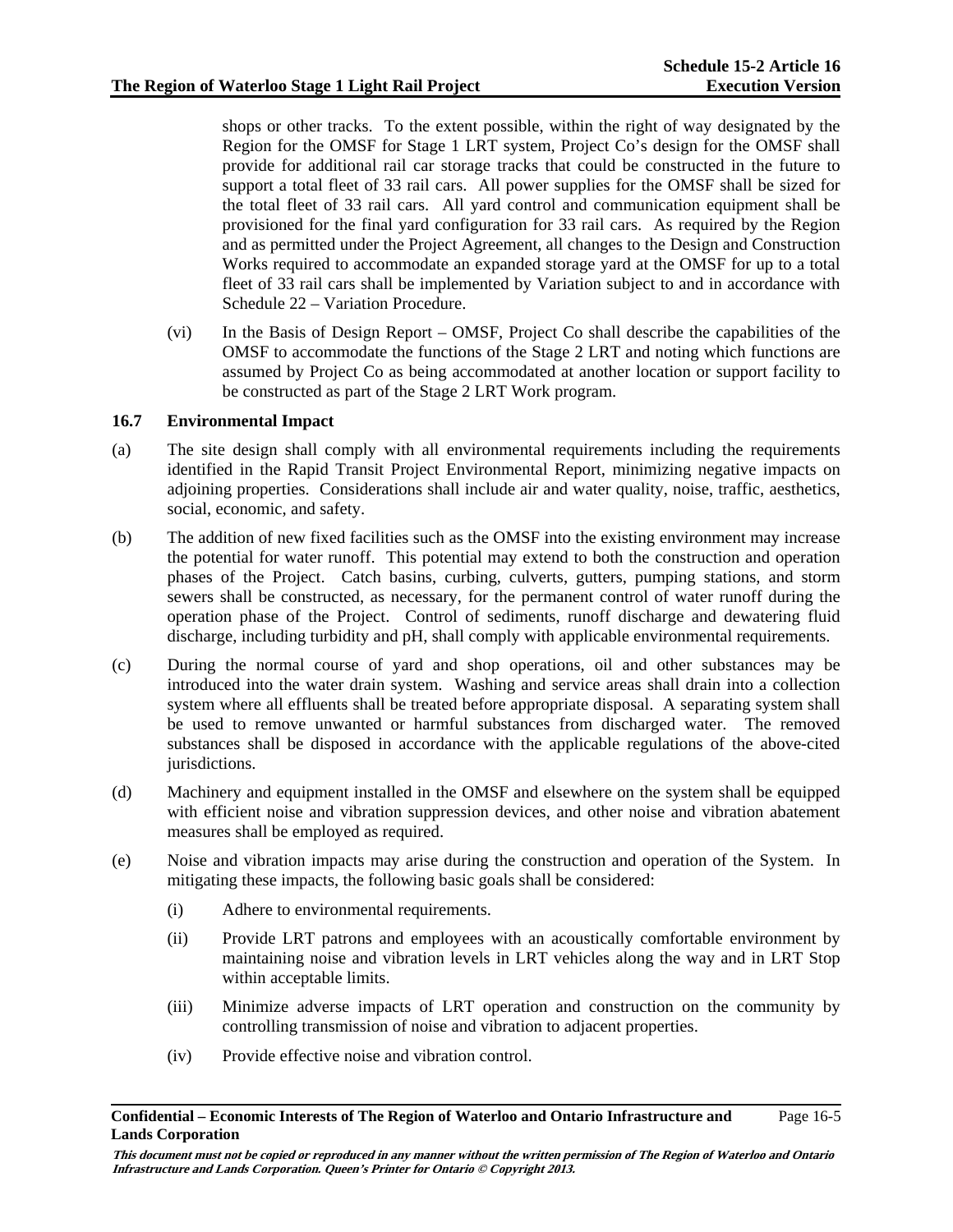Page 16-6

(f) The design shall control airborne noise from train operations, ancillary areas, and facilities such as yard operations, electrical substations, and emergency service buildings. The design shall also provide for any required control of ground-borne noise and vibration from LRT vehicle operations.

# **16.8 Design/Layout Considerations**

- (a) The design and layout of the facility shall consider the maintenance requirements of the LRT System. All operations and maintenance planning shall satisfy the demands and requirements of revenue service operations. The design will be influenced by the type of operation, extent of operations, number of consists, number of vehicles, hours of service, physical system layout, complexity of equipment, availability of plant and equipment, allocated down-time, aesthetic impact, and management policy. Project Co shall provide preliminary through final design layouts to the Region for review.
- (b) In the design and planning of the yard and shops, specific attention shall be given to provide that:
	- (i) The Operations, Maintenance and Storage Facility shall be sufficiently sized to accommodate vehicle repairs and maintenance as well as all other systems equipment.
	- (ii) Cranes with sufficient capacity but not less than 2½ tons shall be provided at service platforms or other work locations for the handling of roof mounted equipment. Cranes and wheel truing machines where used, shall be electrically interlocked with the traction power supply source.
	- (iii) The Maintenance and Storage Facility shall be laid out to provide a convenient and efficient facility where train consists can be put into and removed from revenue service with a minimum of effort, reverse movements and deadheading.
	- (iv) Transfer tracks, if required, shall be readily accessible from the main line into and from the yard, with yard to main line interface providing for maximum flexibility. The yard entry track shall be arranged for convenient routing of incoming consists to storage tracks, the shops, and the car washing facility, or for switching out defective vehicles.
	- (v) The design of the track connections between the yard and main line shall include redundancy in both directions.
	- (vi) Consists normally removed from service shall be able to move to the car wash facility without blocking access to the storage areas for consists immediately following. Likewise, consists in storage shall have ready access to the car wash facility without hindrance to normal yard operations.
	- (vii) The design for grouping of storage tracks shall provide sufficient lead tracks to all switching operations without blocking other track groupings.
	- (viii) Yard traction power electrification shall be provided with all necessary switchgear to provide for yard power sectionalization.
	- (ix) Emergency traction power trip stations, also referred to as Blue Light Stations (BLS) shall be strategically located throughout the yard and shop for emergency deactivation of traction power by yard and shop personnel. Normal control shall be provided via the Yard Control Console remote control. The requirement to be able to disconnect traction power along the trainway shall be permitted by an approved alternative means, See Schedule 15-2 Article 20.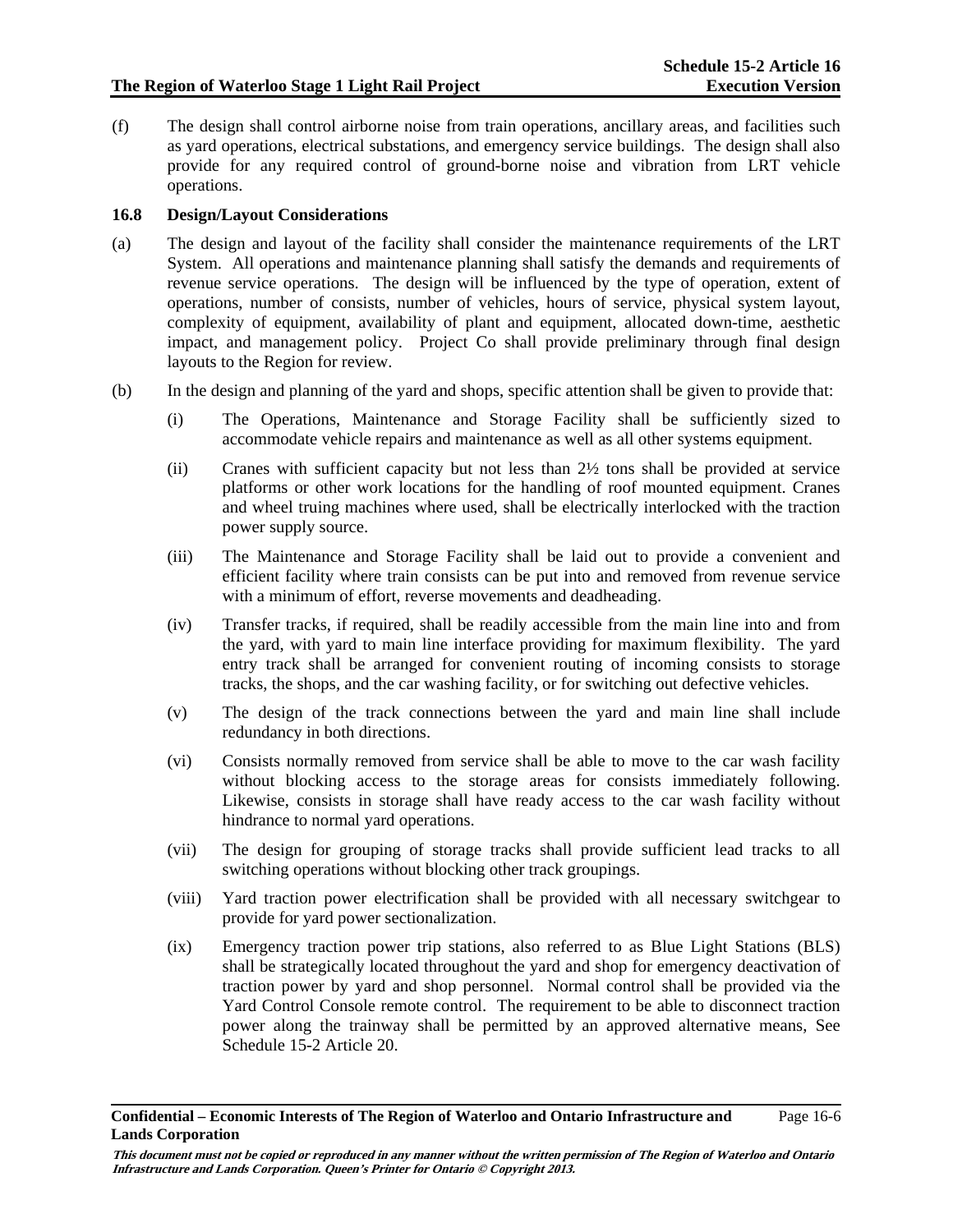- (x) It is preferred, but not a requirement, that the Car Shop Facility shall be double-ended, and shall be accessible from either end. It is required that sufficient space be provided so that an LRV which is undergoing wheel truing activity will be totally within the Car shop Facility and is not obstruction other Car Shop activities.
- (xi) It is preferred, but not a requirement, that stub-ended storage tracks be avoided where possible. Where stub-ended LRV storage tracks are used, sufficient space from the designated LRV storage location and the end of the track shall be provided to reduce the potential of an LRV engaging a bumping post or other end of track restraining device.
- (xii) The Maintenance Facility shall provide sufficient space to accommodate the System's management personnel and their staff, and shall provide all facilities to accommodate their needs.
- (xiii) The Wayside Systems Maintenance and Repair Shop shall be equipped to provide all functions for wayside system inspections and maintenance, including traction power substations, train control, communications, trackwork, LRT Stops, fare collection, and other associated facilities and equipment.
- (xiv) The Central Control Facility shall be sufficiently sized to support the System's main line operations.
- (xv) Given the critical functions of the OMSF and Central Control Facility, UPS shall be supplied in case of a loss of local power to maintain all critical functions and other emergency related functions. The capacity of standby generators and battery banks shall be determined by Project Co.
- (xvi) Adequate automobile parking shall be provided for supervisory and support personnel.
- (xvii) The OMSF shall be adequately illuminated for operations to be performed in safety throughout a 24 hour day. Storage facility lights, towers, poles, or stanchions shall be located to be accessible for maintenance, and to minimize shadows. The lights and supports shall not interfere with operations or block designated paths of travel, service roads, or service aisles. All exterior lighting shall be controlled by photo-electric cells with manual over-ride. The design shall minimize off-site light pollution to the extent possible.
- (xviii) The size of the Central Control Facility and ancillary equipment rooms shall be designed and arranged to accommodate the installation of additional equipment needed at a future date to operate and control the System.
- (xix) Signs and graphics shall be provided throughout the yards and shops sites wherever necessary for safety, security, directional, informational, room identification, track identification or other such needs. Signage and Graphics shall be consistent with that provided at equivalent LRT facilities.
- (xx) The OMSF shall be designed, constructed and equipped to load or off load Light Rail Vehicles that are being shipped to or from the OMSF either by rail or truck.
- (c) Operating parameters to be used in the design of the yards are:
	- (i) Cars and trains shall be operated at a maximum speed of 16.6 km/h (10 mph) within the yard operating limits.
	- (ii) Manual operation with a conventional signal system or in combination with an automatic train control system shall be provided in the yard. Signaling in the yard for manual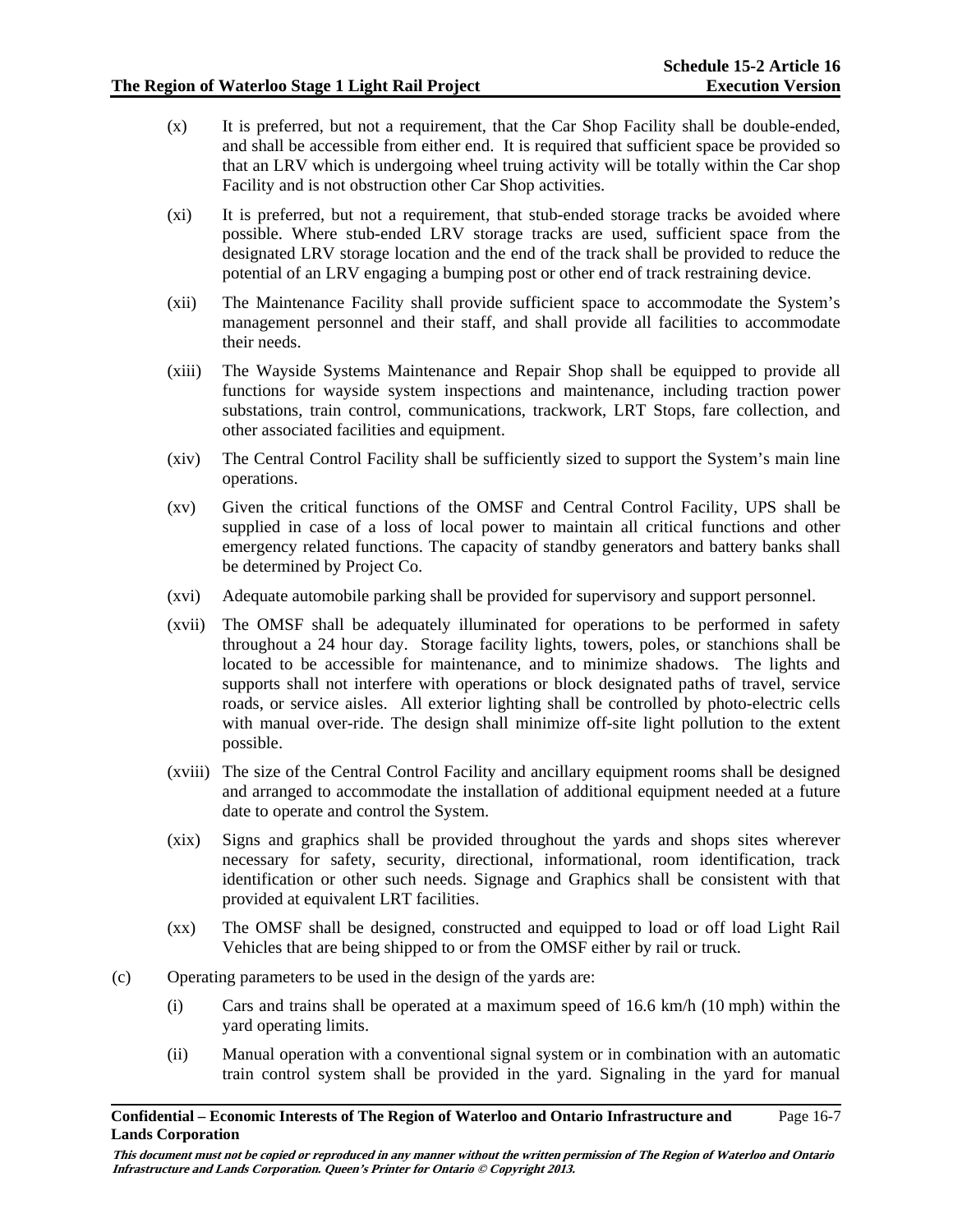operation shall consist of conventional signals or push button route locking indications to indicate switch-point positions and, where deemed necessary, to govern train movements. If automatic train control is provided, shop tracks may be manual operation.

- (iii) Supervision of the yard track system shall be under the jurisdiction of a controller located either in the yard or in the Central Control Facility, depending upon the technology involved. The yard controller shall initiate, direct, and monitor all yard movements. The controller shall have the capability of two-way communications with yard operating employees.
- (iv) Shop leads, holding tracks, and turnouts between these tracks shall also be under the jurisdiction of the yard controller. Shop tracks shall be under the jurisdiction of shop supervisory personnel.
- (v) Movement within the yard shall be at the direction of the yard controller. Movements between the yard and main line shall be coordinated between the yard controller and Central Control Facility personnel. Alternately, Train Operator via the operator's console in the cab of the LRV shall be able to realign switches for yard movements.
- (vi) In addition to the lead track and special trackwork needed to connect the main line and transfer track, the design shall provide facilities for transportation activities supporting the main line and storage operations. Crew Supervisor's Office, reporting and dispatching area for operating personnel, washrooms, lunch rooms, meeting rooms, lockers, showers, first aid rooms, time clock areas, and employee bulletin board areas shall be provided

# **16.9 Proposed Site Location**

- (a) General Site Conditions
	- (i) The site for the Operations, Maintenance and Storage Facility is located on the Waterloo Spur as shown on Alignment Drawings refer to Appendix I. Project Co shall be responsible for the development of the OMSF, including the associated inter-related requirements, relationships, and responsibilities for LRT operations management between the maintenance facilities, Central Control Facility, and storage yard within the designated site.
- (b) Design, Construction and Provisioning
	- (i) The OMSF shall be designed, constructed and provisioned by Project Co, with all standard equipment normally and commonly found in light rail operations maintenance and storage facilities.
	- (ii) The design, construction, and provisioning of the OMSF shall provide for all functions related to LRT operations, including system components and LRT vehicles for inspections, maintenance, and repair of vehicles, trackwork, train control, communications, overhead contact system, traction power, fare collection, LRT Stops, structures and landscaping cleaning and maintenance, fencing, and other right-of-way elements.
	- (iii) The design shall minimize the need for future movements of control systems or other fixed facilities to another location due to the expansion of the LRT system.
	- (iv) The maintenance and storage facility shall be designed to support the detailed requirements of Project Co's approved Operations and Maintenance Plans.
	- (v) The design and provisioning shall meet the following requirements:

#### **Confidential – Economic Interests of The Region of Waterloo and Ontario Infrastructure and Lands Corporation**  Page 16-8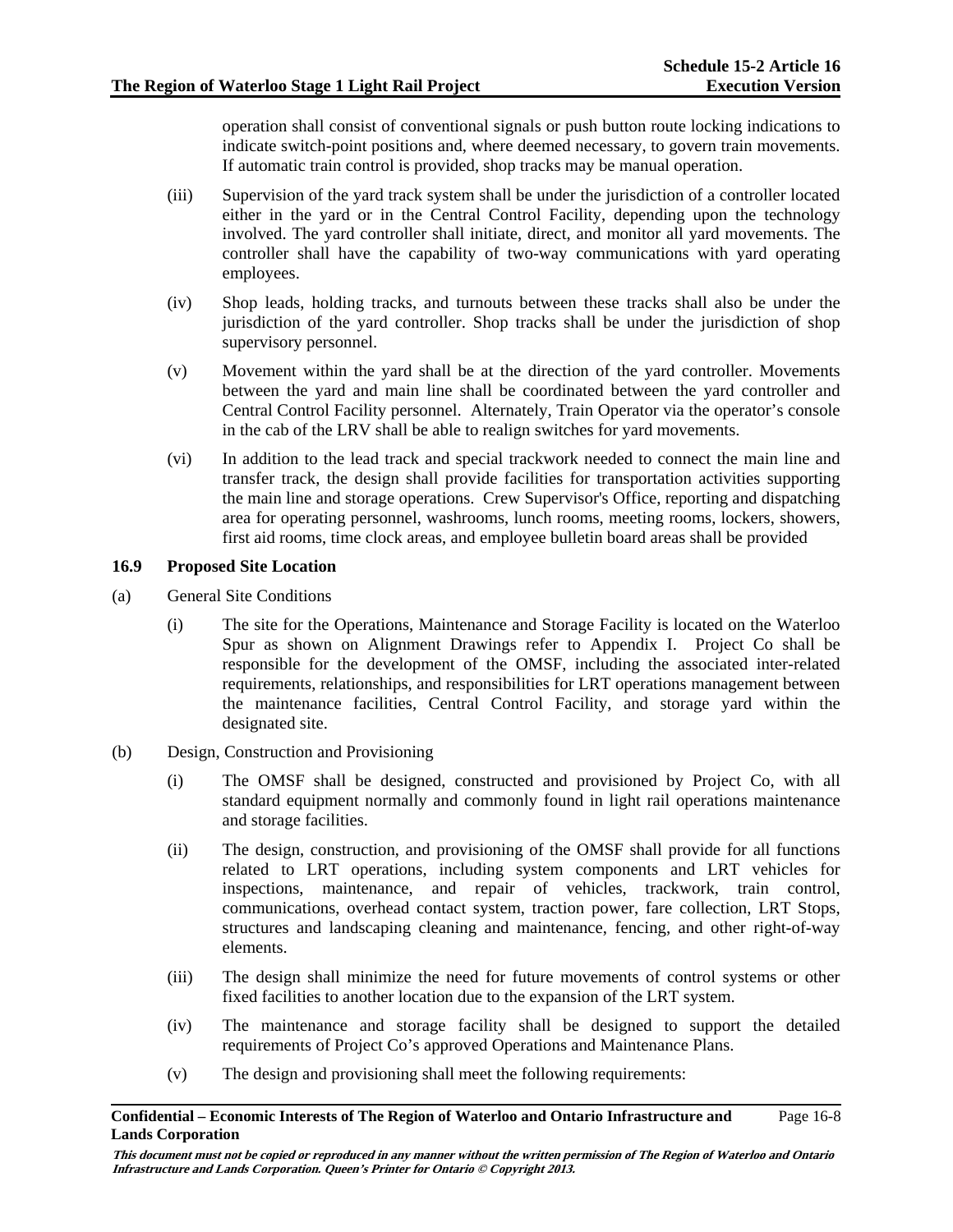- A. The yard and shop facilities shall conform to all applicable regulations, industrial safety, health, and hygienic standards, local building codes, and air pollution regulations.
- B. Facilities for vehicle maintenance, repair, and storage for the fleet of light rail vehicles shall be determined based on the LRT vehicle requirements.
- C. The Wayside Systems Maintenance and Repair Shop shall be equipped, as required, to provide all functions for System maintenance, other than the LRT vehicle, including overhead contact system, traction power substations, train control, communications, trackwork, LRT Stops, and other functions as appropriate.
- D. The Central Control Facility shall be equipped, as required, to provide all necessary operations for the LRT system, terminal transmission equipment, train control, communications, SCADA, signaling, emergency response functions, and other associated subsystems.
- E. The OMSF shall include necessary structures, equipment, tools, and storage areas required to support maintenance and operational requirements of all LRT System elements and equipment.
- F. Project Co shall provide track accessible, and self-powered Maintenance and Recovery Vehicles to inspect and maintain the trackwork and wayside equipment, retrieve failed trains anywhere on the System, provide re-railing capabilities, and move de-energized rail cars into the maintenance shops and storage yard.
- G. Project Co shall provide facilities for personnel and storage areas to support materials management, procurement contracts management, inventory management, warranty management, material and spare parts storage, receiving, issuing and distribution of materials, and the disposition of surplus, obsolete, or scrap materials.
- H. Project Co shall provide adequate facilities for various administration offices, including all Systems departmental management, personnel administration, and the Maintenance Management Information System.
- (vi) The design shall be determined based on Project Co's analysis of maintenance and storage requirements for the proposed technologies for the System, and design considerations for future expansion requirements of the LRT System.
- (vii) In the design of the OMSF, Project Co shall give thorough consideration to maintaining the vehicle fleet for cleaning operations, routine maintenance activities, repairs, wheel truing, truck change-outs, and minor maintenance actions through supporting shops.
- (viii) Major component and vehicle car body repairs and car painting may be performed offsite. Project Co shall furnish a listing of all components to be repaired, overhauled, or serviced by outside sources.
- (c) Electrical
	- (i) Electric power shall be provided in voltages and types needed for all offices, maintenance, and normal housekeeping activities in the OMSF. Power shall include voltages and capacities needed to operate electric-motored equipment, battery chargers,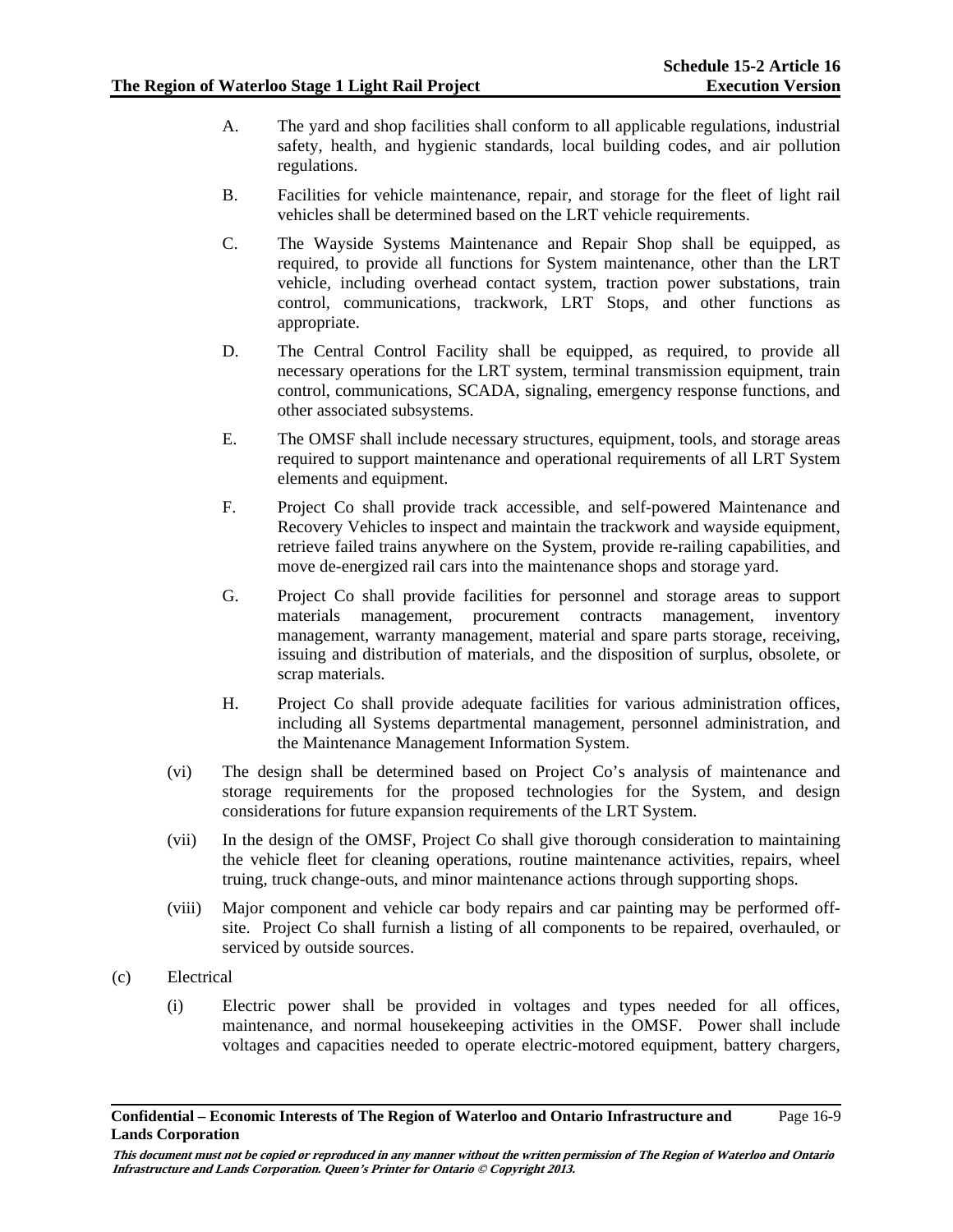welding equipment, Heating, Ventilating, Air Conditioning (HVAC) equipment, and other associated maintenance equipment.

- (ii) Electric equipment and devices, and installations required for movement, maintenance, and testing of vehicles and other System equipment, shall include necessary manual and automatic controls, protective shields, and automatic power shut-offs to provide for personnel safety.
- (iii) Back-up or redundant power sources shall be provided for those elements within the facility that require such power support.
- (iv) There is an existing 2,000 kVA transformer at the OMSF site that Project Co can use for supplying power to the OMSF. If Project Co elects not to use this transformer, the Region will remove it from the site.
- (v) It is preferred that outdoor receptacles be located in the yard and other OMSF outdoor spaces to assist in maintenance activities.
- (d) Mechanical
	- (i) Mechanical equipment shall include plumbing, HVAC, and fire protection systems. All HVAC required for the activities of the Operation, Maintenance and Storage Facility shall be designed and provided by Project Co. HVAC and plumbing systems shall be designed for energy-efficient operation. The design shall include measures to maintain the temperatures and humidity ranges for all employee work areas. Where practicable, cooling and ventilation levels shall be augmented by the use of insulation and natural convection.
	- (ii) Air conditioning shall be provided to all offices, computer rooms, communications and train control rooms, electronic and other sensitive equipment, and electronic repair shops. Special ventilation shall be provided, where required by code, for shop and storage areas that produce undesirable emissions. All other shop and storage areas shall be adequately ventilated for their functions and local climate conditions.
	- (iii) Elevators shall be provided in all facilities with two or more floors or where required by AODA. The elevators shall have capacity to raise or lower equipment for storage and personnel.
- (e) Traction Power
	- (i) Yard traction power may be fed from a yard substation, or from an isolated portion of a main substation, located to minimize yard traction power losses and negative potential on the return rail. The yard traction power system shall be independent of main line traction power sub-stations and the design of the negative return system between the mainline and yard as well as the yard and the shop areas shall include measures to prevent an undesirable potential rise in the running rails.

# **16.10 LRV Maintenance and Repair Shop**

- (a) General Requirements for LRT Vehicle Maintenance and Repair Shop
	- (i) The LRT Vehicle Maintenance and Repair Shop, also referred to as the Car Shop, shall provide an effective layout for equipment and supporting shops. The design of the Car Shop shall include the location of major car repair areas in close proximity to supporting shops, with specific considerations of projected vehicle movements into and out of the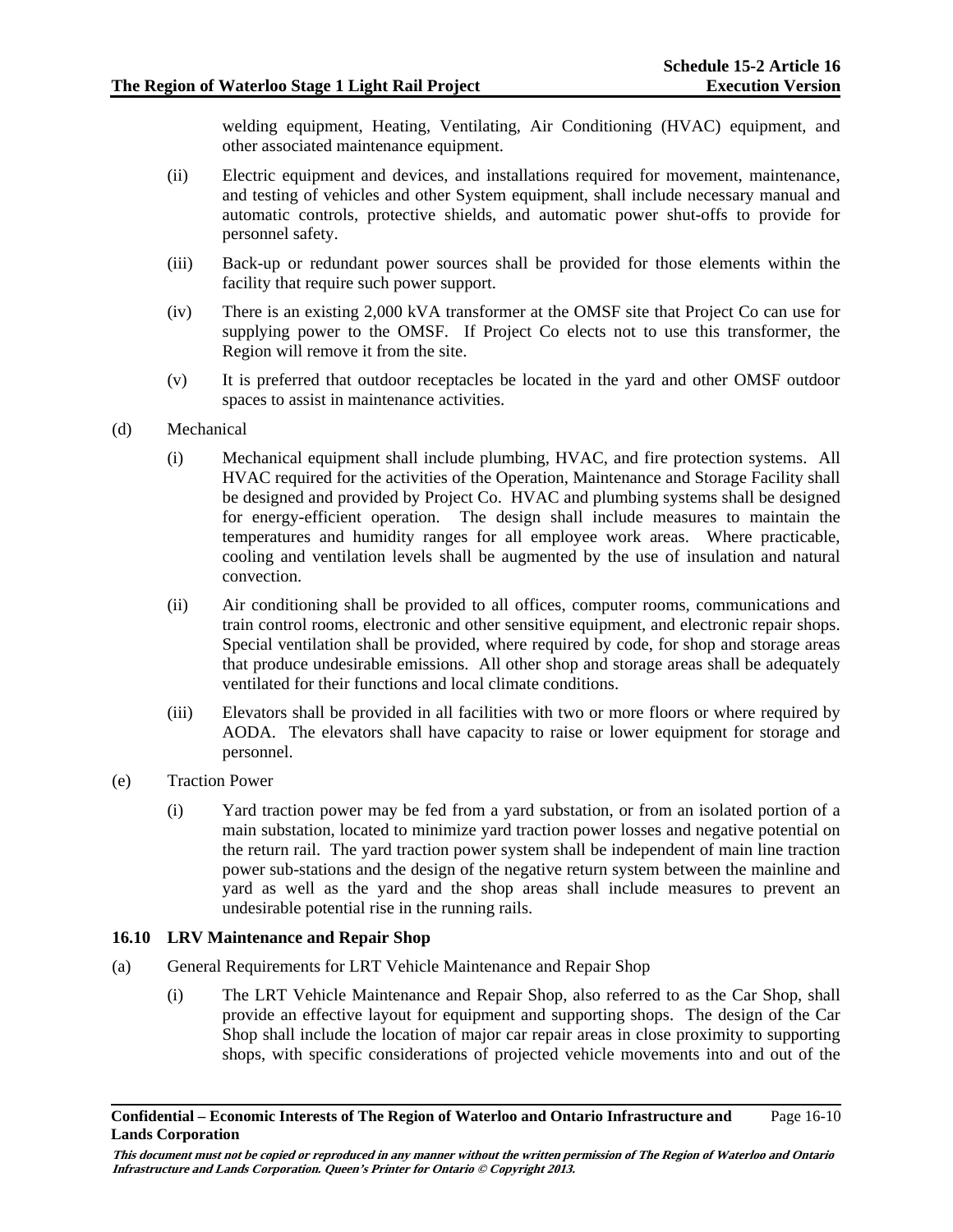shop. Shop access, space availability, and operating patterns for access and departure of trains from the shop to storage areas shall be designed for ease of movement.

- (ii) In addition to the Car Shop structure, provisions shall be considered for supplementing the shops for LRV cleaning (both interiors and exteriors of the LRV), blow-down and car wash activities. Where considered, the supplementary shops shall be independent and isolated from the Car Shop.
- (iii) The Car Shop shall provide for all activities for vehicle maintenance and repair, including vehicle inspections and operational testing, scheduled preventive maintenance (including major component change-out), vehicle unscheduled maintenance and corrective repair, limited component repair and overhaul, exchange of trucks and wheel/axle assemblies, blow-down pit, wheel truing, steam cleaning, tool rooms, and material and spare parts storage.
- (iv) The shop floor shall have a non-skid finish. All through track shall be designed so that the running rails are level with the shop floor, to permit ease of movement throughout the shop. An effective drainage system to compensate for snow melting or accumulation and other weather-related elements shall be provided.
- (v) The design shall provide for the most effective and ergonomic solutions to permit inspections, corrective maintenance, and repair activities for undercar-mounted and roofmounted equipment. The design shall provide "pits", car hoist and body supports, or platforms for the performance of these activities. Where pits are provided, they shall be designed to permit personnel in a standing position to service equipment mounted under the car and from the side. The quantity of these work areas shall be determined by Project Co and included in Project Co's Operations and Maintenance Plan.
- (b) Vehicle Considerations
	- (i) Project Co's Operations and Maintenance Plan shall include specific data considerations required to define the number of required vehicle work positions for the repair facility. These data shall include:
		- A. Vehicle characteristics, inspection scheduling, corrective maintenance, and the Manufacturer's recommended overhaul frequency. Frequency of overhaul shall be based on time or mileage.
		- B. Time in the shop, per vehicle, for scheduled and unscheduled maintenance activities.
		- C. Assignment of vehicle work positions for both short-term and long-term activities.
		- D. Number of work shifts utilized, with consideration for future requirements.
		- E. Frequency of, and anticipated repair time required for, various mechanical, electrical, electronic, accident damage, and body repair tasks and car painting tasks performed in the repair facility.
		- F. Access into and from the Car Shop, and storage track access and arrangements.
		- G. Adequacy and type of heavy lifting equipment and its relationship to the vehicle.
		- H. Internal shop circulation and proximity of support shops to repair areas.
		- I. Requirements for special component handling equipment.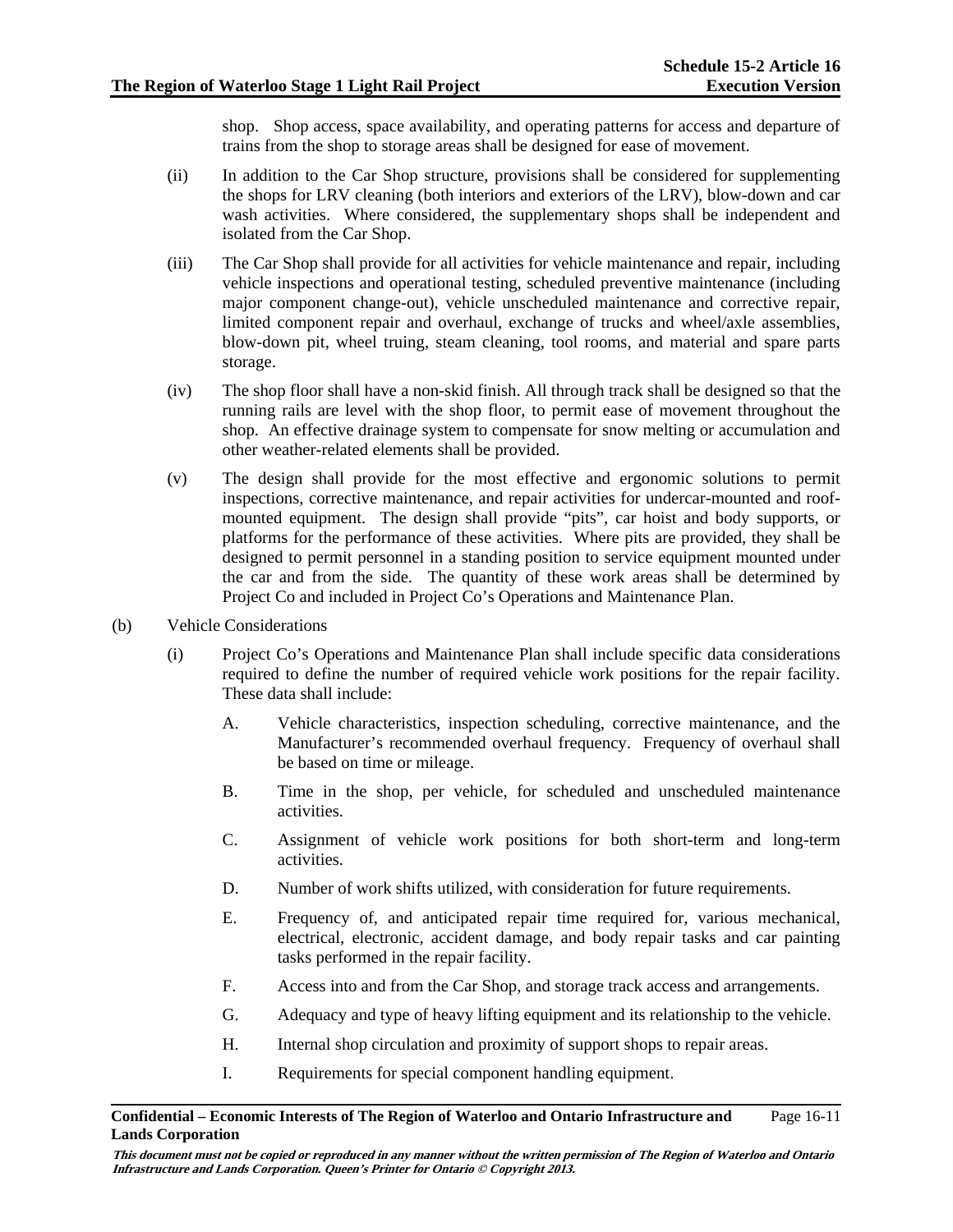- J. Layout and sizes of material storage areas.
- K. Shop operating and work scheduling procedures.
- L. Outside contract maintenance services.
- (c) Built-in Equipment
	- (i) The Car Shop shall include a sufficient number of through tracks, which shall be equipped with pits, underfloor car and body support lifts, truck lifts, turntables, cranes, service platforms, and other devices required for exchanging trucks and undercar equipment, and servicing of roof-mounted components. The shop floor shall be free of obstructions, with sufficient capability to permit entry and offloading of materials and vehicles from roadway-type trucks and trailers.
	- (ii) The vehicle inspection areas shall be equipped with overhead reel-type compressed air, lubrication, and electrical power supply devices, primary power system for routine maintenance activities requiring the vehicle's auxiliary power source, and vehicle movement within or from the shop.
	- (iii) All vehicle maintenance positions and supporting shops shall be equipped with compressed air outlets for operation of pneumatic devices, and 115 Vac shop power for powering small electrical devices, drills, solder irons, heat guns, and other equipment.
- (d) Car Hoist and Body Supports
	- (i) Project Co shall design, furnish, and install in-floor hoisting equipment, consisting of car hoist equipment and associated appurtenances. This equipment will be utilized to facilitate car truck removal and replacement, and to provide access to under-car mounted equipment while in the elevated position. Detailed foundation requirements shall be submitted for review to equipment installation.
- (e) Truck Repair Hoist
	- (i) Project Co shall design, furnish, and install truck repair hoist equipment, and associated appurtenances. This equipment will be utilized to facilitate truck repairs and component replacement while the truck is in an elevated position. Detailed foundation requirements shall be submitted for review prior to equipment installation.
- (f) Turntables
	- (i) Project Co shall design, furnish, and install turntables and associated appurtenances. The turntables shall function to rotate vehicle trucks during removal and replacement activities from the car, and to provide access to the truck repair hoist. All turntables installed within the through shop tracks shall be capable of supporting the weight of an empty LRT vehicle. Detailed foundation requirements shall be submitted for review prior to equipment installation.
- (g) Portable Equipment
	- (i) The shop floor design shall provide for utilization of and accessible storage for, portable jacks. Floor reinforcement shall be sufficient to support the weight of an empty LRT vehicle in the raised position on portable jacks. Storage shall be provided for the appropriate number of jacks to hoist the vehicle.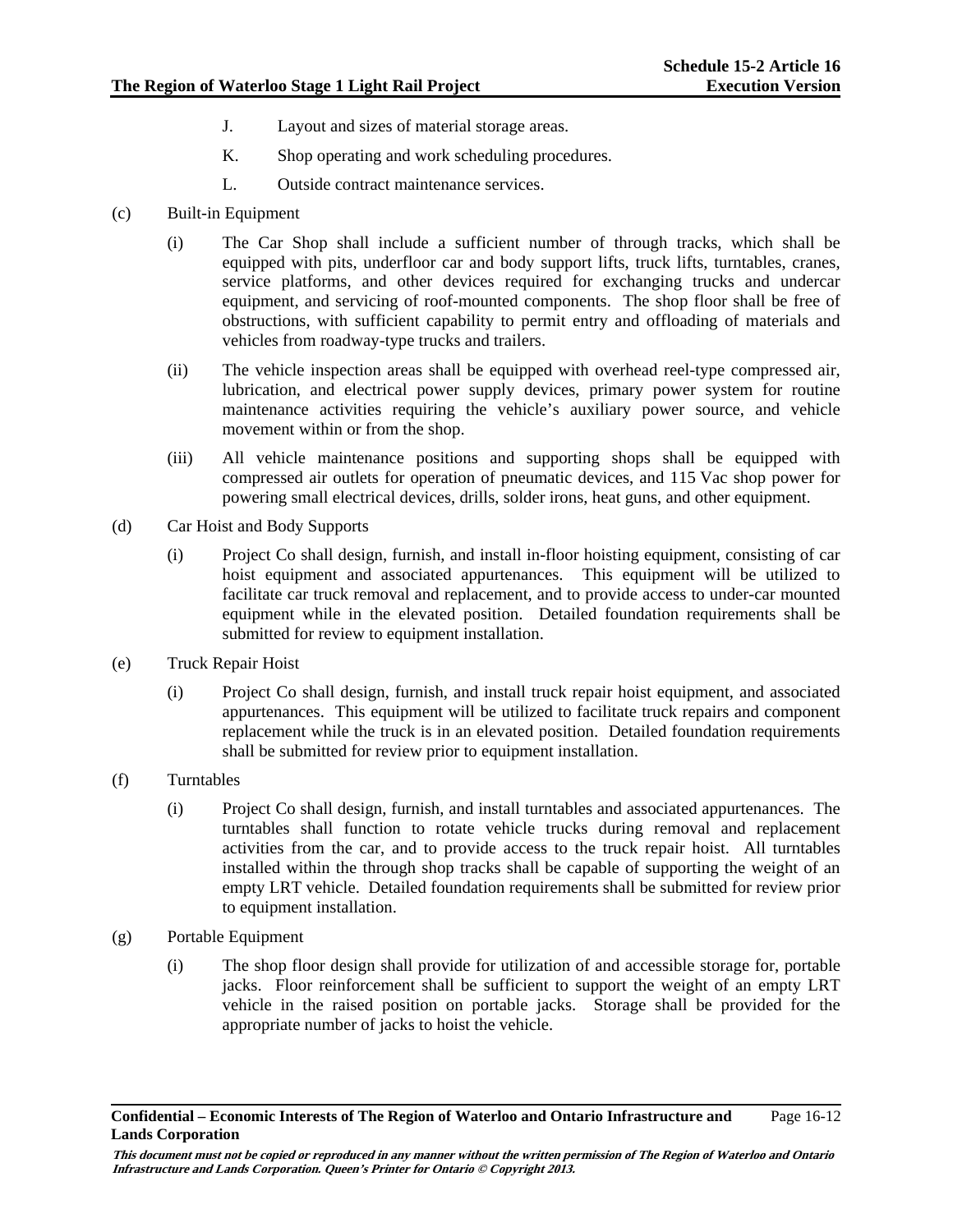- (ii) Storage for stairs, scaffolds to access vehicle interiors, roll-about tool chests and other repairpersons' standard equipment, and supervisory stand-up type desks with forms storage shall be provided.
- (h) Mobile Equipment
	- (i) A motorized, electrical-type lift truck, with various appurtenances for handling material and undercar-mounted equipment, shall be provided. Various items of special test equipment and air conditioning (charging and recovery) service units shall be supplied as required to meet the maintenance requirements of Project Co's Operations and Maintenance Plan.
- (i) Service and Inspection Area
	- (i) The Service and Inspection area shall be provided with all capabilities for scheduled and unscheduled transit vehicle preventive and corrective maintenance, generally of a light and routine nature, in order to promote a high level of vehicle serviceability and availability.
	- (ii) Service and inspection activities contributing directly to daily operations shall be capable of operating 24 hours per day, seven days per week. The actual operating schedule shall be determined by Project Co's approved Operations and Maintenance Plans.
- (j) Minor and Heavy Maintenance Areas
	- (i) Repair areas shall be provided to perform unscheduled and corrective maintenance actions and repair of minor damage to cars. These areas shall be equipped with car hoists, body supports, and turntables to elevate the vehicle during repair activities. Other areas may be flush with the floor (with platforms installed to service roof-mounted equipment) for minor car repairs and the performance of actions that do not require the car to be in an elevated position.
	- (ii) All repair areas shall be equipped with overhead cranes, jib cranes, and other lifting devices as required during the performance of repair and corrective actions.

# **16.11 Support Shops**

- (a) General Requirements for Support Shops
	- (i) Various shops shall be provided to perform anticipated in-house component repair activities and to provide support for the vehicle repair bays. Project Co shall design each shop based on the operations to be performed within that area, the projected workload, and the equipment layout required to support such operations.
	- (ii) The various shops identified may be combined, or grouped to provide multi-functions for common component repair activities, with supporting supervision and administration. In some cases, Project Co may prefer to subcontract out maintenance and repair services in lieu of performing those services with in-house staff. The services that will be subcontracted out shall be fully described in Project Co's Basis of Design Report – OMSF. All shops shall require work benches, diagnostic test and ancillary test equipment and components, tools and materials storage, and combinations of compressed air, hydraulic pumps, manifolds, gauges, portable power supplies, and other equipment as required.
- (b) Support Shop Operating Philosophy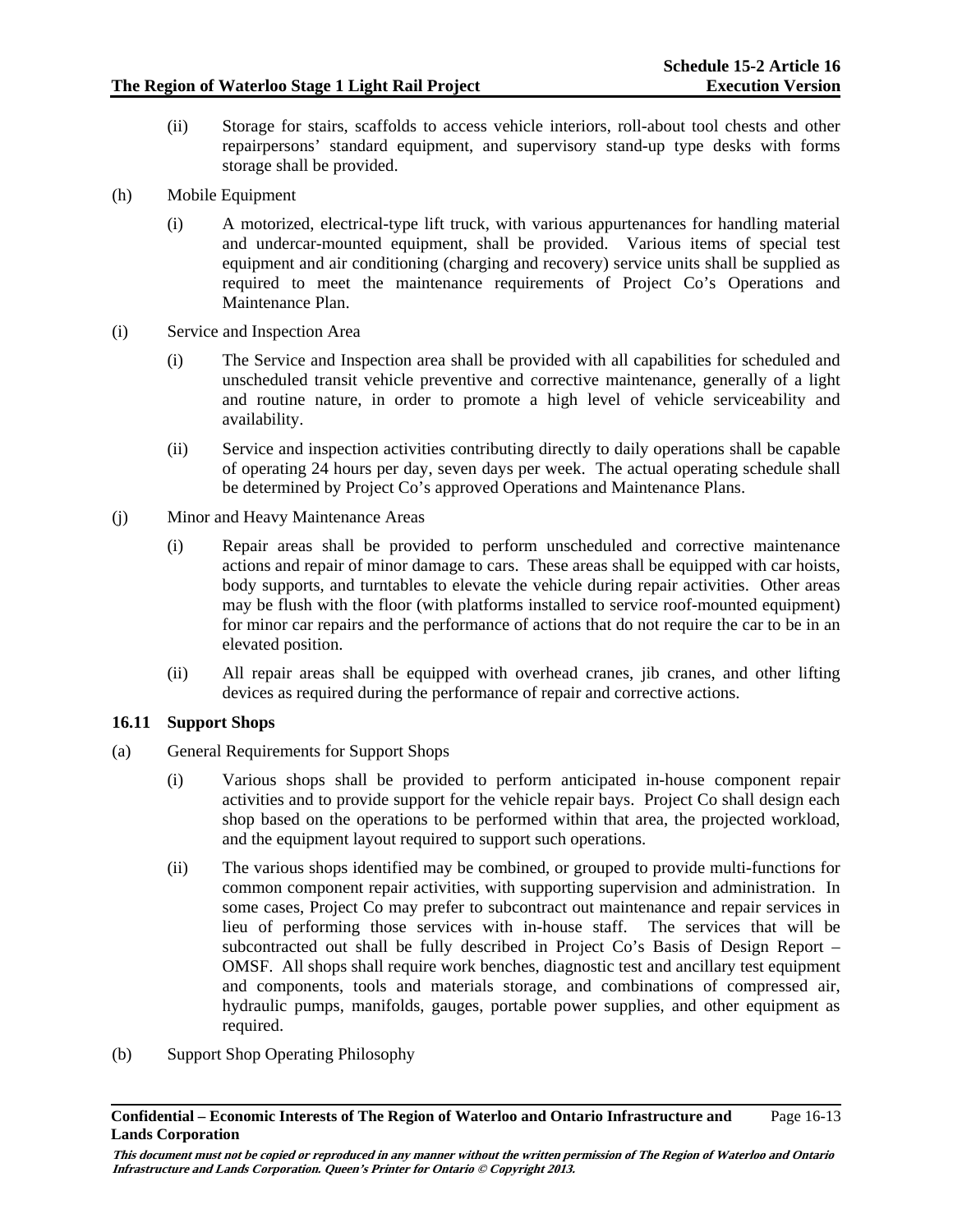- (i) The support shops shall be multi-functional for component repair of all System elements. The shops shall provide the basic requirements for System equipment calibration, repair, testing, and minor overhaul. Such repair actions shall be accomplished, normally, through maintenance personnel troubleshooting the equipment down to the Lowest Level Replaceable Unit (LLRU), and then replacing that unit or device with a known serviceable unit. Removed units or devices shall then be returned to the respective component repair areas or facilities for further analysis and repair.
- (ii) Major subsystem and selected component repair activities may be performed by outside contractors. In this case, the component repair shop shall test the unit or device, determine whether the unit or device has failed, and establish the actual nature of the fault, prior to transfer to an outside contractor.
- (iii) Units or devices returned by outside contractors shall be tested and verified for complete repair prior to return to inventory.
- (iv) Typical component repair shop activities shall include: servicing or overhaul of scheduled preventive maintenance units or devices, failure verification, correction or repair, repair of accident or vandalism damage, modification/retrofit programs, failure analysis, testing and test monitoring, and providing input to the Maintenance Management Information System (MMIS) regarding component failure history for warranty and reliability analysis.
- (c) Component Repair Shops
	- (i) Design of the various component repair shops shall be based on the characteristics of the Stage 1 LRT Project and future expansions of the LRT System. The component repair shops shall also be based on the characteristics of the LRV being provided by the Region. The following shops or functions shall be addressed in the Basis of Design Report - OMSF.
	- (ii) Electronic Shop
		- A. The electronic shop shall require environmental stability for temperature and humidity control, and shall be a multi-function facility addressing all systemwide electronics components and devices applicable to the vehicle, Central Control Facility displays and monitors, train control, communications, fare collections, variable message signs, and other support systems equipment. Electrical power shall be supplied for special or diagnostic test equipment and associated ancillary devices.
		- B. This equipment may include: diagnostic test equipment (portable and benchtype), power supplies of various output levels and characteristics, oscilloscopes, multi-channel chart recorders, special and multi-purpose testers, signal generators, microprocessors, and mini-computers. The electronic shop shall have the capability to clean and test circuit boards and other solid state components for failure analysis and repair.
		- C. It is preferred that radio repairs not be performed as an in-house shop service, but performed by a designated outside contractor. Radio maintenance should be limited to unit exchange only.
	- (iii) Electrical Shop
		- A. The electrical shop shall be a multi-function facility addressing all Systemwide electrical components and devices, and shall perform basic troubleshooting,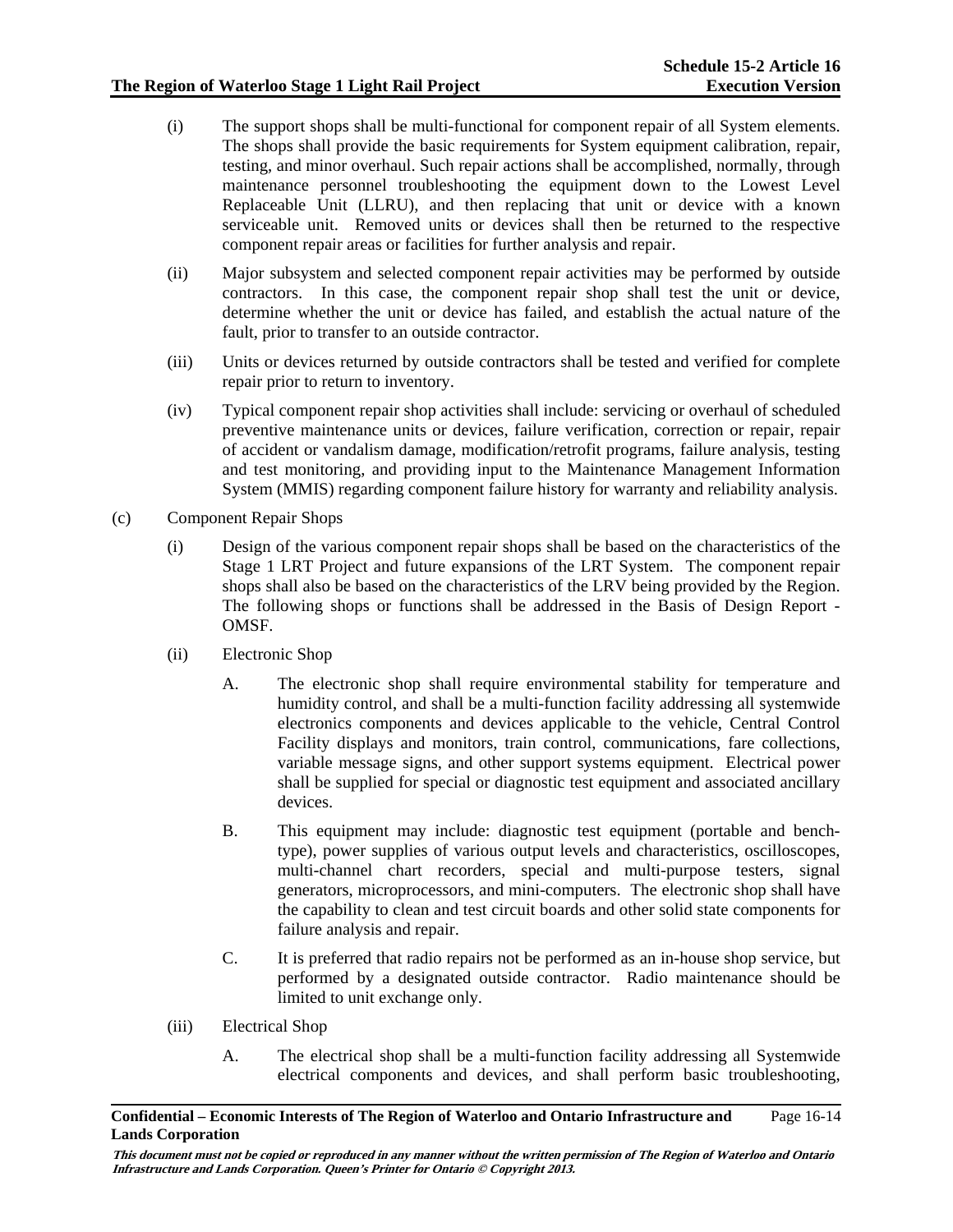minor repair, servicing, and functional testing. Electrical shop activities shall address systemwide electrical equipment and component repair, and failure verification for vehicle electrical coupler heads, current collector assemblies, knife switches, controllers, brake grids and other large resistors, various wayside equipment, shunts, bonds and other cable-type items, other equipment such as relays, switches, power contactors and circuit-breakers, lighting fixtures, signals, wiring, cabling, harnesses, small motor bearing replacements, motor failure verification for traction motors, blower motors, switch machine motors, and other high- and low-voltage drive motors. All components and devices, designated by Project Co, shall be tested prior to transfer to designated outside contractors for repair and verifications of corrective actions on return. Electrical power shall be supplied for special or diagnostic test equipment and associated ancillary devices, and for tools at each work station, along with appropriate room and local illumination.

- B. The shop may require materials handling equipment for large and bulky items, stands, and holding fixtures. The shop functions may be combined or grouped to provide a multi-function and common System component repair facility.
- C. Electrical power at various values for testing equipment shall be provided. Test equipment such as continuity testers, "meggers", and high-potential testers shall be provided.
- (iv) Pneumatic/Hydraulic Shop
	- A. The pneumatic/hydraulic shop functions may be combined or grouped to provide a multi-function and common System component repair facility. Such functions may include revenue vehicle component repairs and support of non-revenue vehicle repairs and other System components as required. Shop support equipment shall require various brake component test racks, brake caliper repair, actuator rebuilding, cylinder honing devices, minor pneumatic compressor repairs, and test stands for equipment checkout and functional testing and repair for other System pneumatic and hydraulic apparatus. The shop shall require work benches, diagnostic test and ancillary test equipment and components, tools and materials storage, and combinations of compressed air, hydraulic pumps, manifolds, gauges, portable power supplies, and such other equipment as System design may dictate.
	- B. The basic function of the shop shall be to provide support to the revenue service fleet of transit vehicles, including activities addressing testing, repair, modification, and certification of pneumatic or hydraulic truck-mounted friction brake assemblies, compressors and pumps, various valves and distribution devices, reservoirs, lines and fittings, suspension components, and various systems equipment, including hydraulic elevators.
- (v) HVAC Shop
	- A. The HVAC shop functions may be combined or grouped to provide a multifunction and common System component repair facility. The HVAC shop activities shall address vehicle air conditioning and heating equipment and all HVAC systems within the LRT Stops and the OMSF. The shop shall be provided with a clean working environment. Shop repair activities shall address items including refrigerant compressors, refrigerant lines and hoses, condensers,

#### **Confidential – Economic Interests of The Region of Waterloo and Ontario Infrastructure and Lands Corporation**  Page 16-15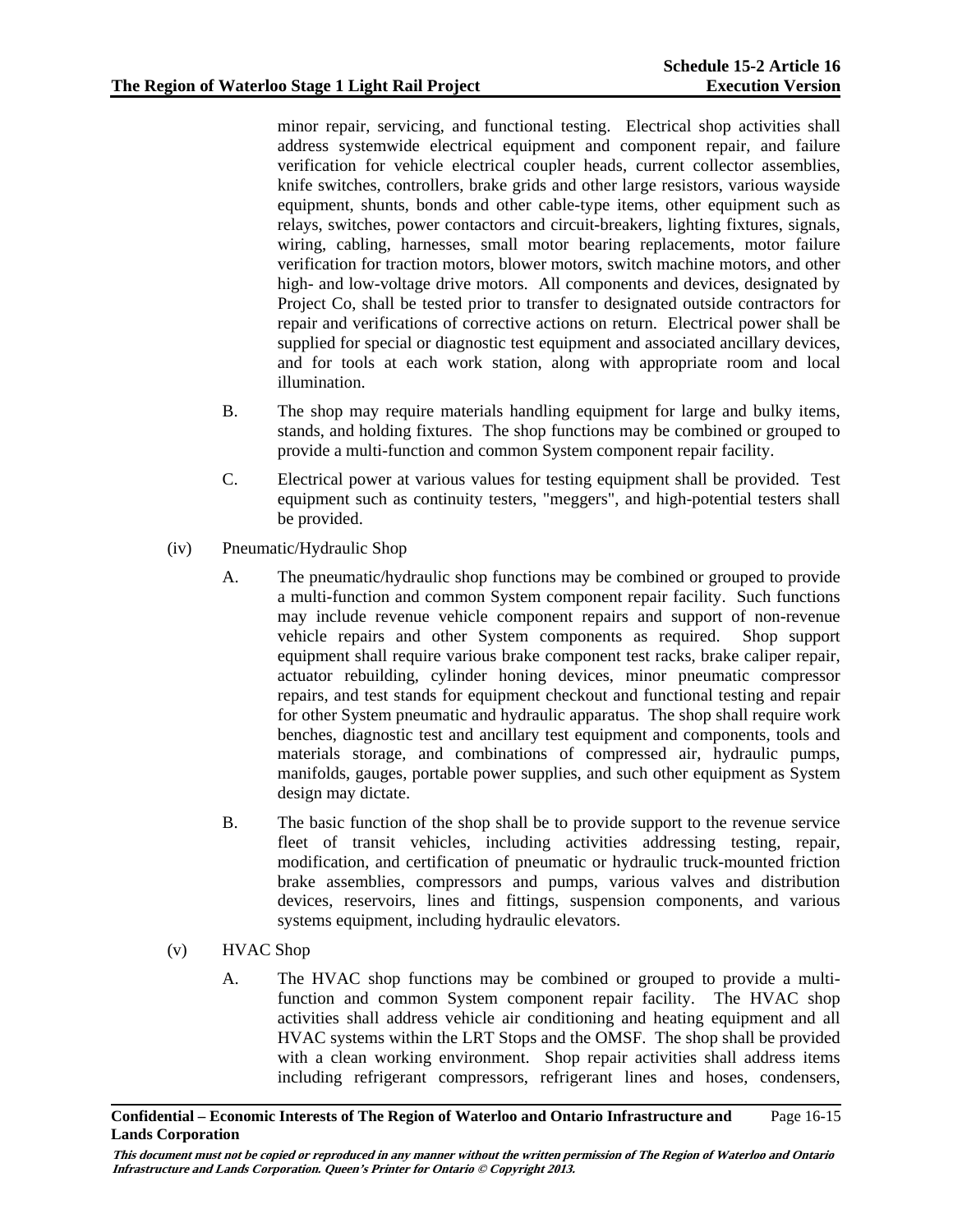evaporators and dryers, and temperature and humidity sensors. Soldering equipment shall be provided as required. Shop support equipment shall include refrigerant storage and refrigerant charging and recovery apparatus.

- B. Where air conditioning equipment requires servicing as a modular integral unit, such units shall be tested and verified for existing failure, or shall be designated for routine preventive maintenance overhaul prior to transfer to a designated outside contractor.
- (vi) Wheel Reconditioning and Truing
	- A. The wheel reconditioning and truing operations shall be located in the Car Shop in an area that will not disrupt movement about the shop area, and within an area where noise will not interfere with other operations. The wheel truing machine should be located in the center of the shop with spatial provisions on both sides sufficient enough to accommodate and LRV and service aisles. This shall permit the entire LRV to be within the confines of the shop and not block access to other areas of the Car Shop.
	- B. The wheel truing machine may be milling machine or tracer lathe-type for reconditioning worn wheel treads and flanges to the desired profile on the vehicle or on individual trucks. Project Co shall perform a life cycle cost analysis of the operational and physical characteristics of the desired machine, training requirements, set-up time, cutting time per wheel set, indexing requirements, cutter replacements, routine maintenance (time and labor) requirements and personnel requirements for normal operation. A chip collection system shall be provided to convey removed metal chips to a collection container for disposal. The equipment shall be interlocked with primary vehicle power to prevent operation and damage to the equipment.
	- C. The wheel truing machine shall include all provisions for operator safety, with an emergency "shut-down" and other appropriate protective devices for protection of personnel and equipment during operation. The installation shall provide protection against open pits.
- (vii) Truck Repair Shop
	- A. The truck repair area shall provide for routine maintenance inspections and repair activities, and minor overhaul or component replacement. The repair area shall provide overhead or jib cranes capable of lifting the complete truck assembly and controllable for removal and reinstallation of truck-borne components or assemblies for complete teardown, repair, or replacement.
	- B. Truck repair activities, in-house, shall include removal and replacement of wheel/axle assemblies, traction motors, bolsters, brake caliper and actuators, friction brake discs, disk brake pads, and suspension system components. Testing operations shall include the capability to perform tram and parallelism checks, equalization, truck suspension, load weight, and height adjustment. Some testing shall be performed with the truck mounted under the vehicle.
	- C. Major truck repairs and complete overhauls may be contracted to an outside source.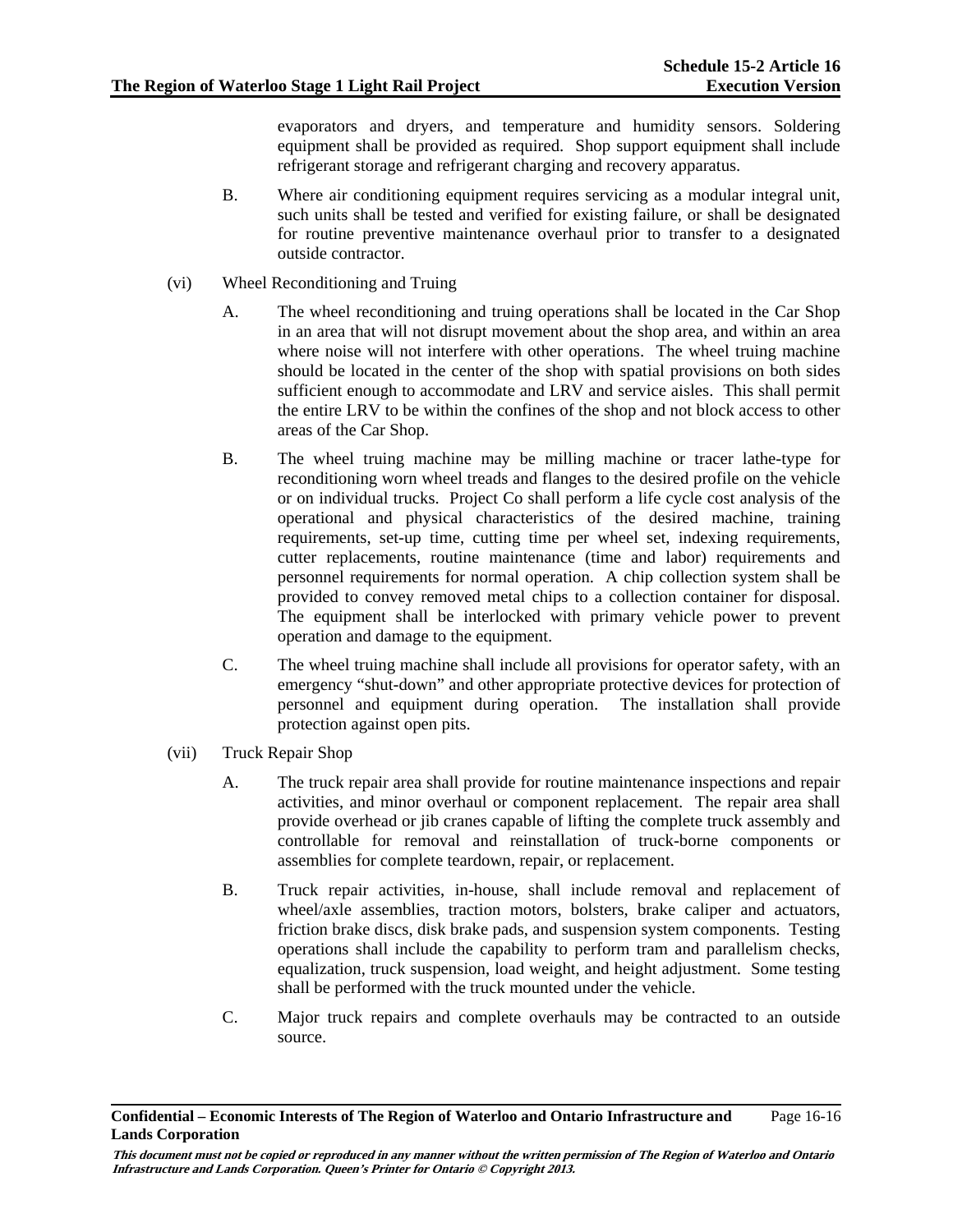- D. Truck shop equipment shall include the truck repair hoist, various stands and holding fixtures, and facilities to handle truck-related components and the complete truck assembly.
- E. Space for storage of spare truck components, and space for Project Co's determined quantity for the spares ratio of completely assembled trucks, shall be provided.
- (viii) Machine Shop
	- A. The machine shop, a multi-functional shop to support the System, shall be provisioned with sufficient machine shop equipment to perform basic machining and sheet metal work, supporting such activities as component enclosure repairs, minor collision and minor car body repairs including minor painting, and miscellaneous customizing or fabrication work; special tools; repair fixtures; and other system or facility maintenance items. The area shall be provided with work benches, tool storage, supplies and tooling accessories, and a secured holding area for material storage.
	- B. A Magnaflux unit capable of examination of friction brake equipment may be provided as an optional piece of equipment.
- (ix) Welding Shop
	- A. The welding area may be combined as part of the machine shop, with additional provisions such as steel-faced, heavy grid work benches, various clamps and holding fixtures, pre-heat welding rod oven, and secure material storage areas, to support various built-in and portable welding, brazing, heliarc, and other welding systems for the materials anticipated to be utilized in the System.
	- B. Welding shop equipment shall have the capability of cutting or welding various similar and dissimilar ferrous metals as well as aluminum. Welding requirements shall be primarily associated with non-routine repair or fabrication requirements. Portable emergency equipment shall be housed in this shop.
	- C. Ventilation equipment and various shields and barriers conforming to applicable safety standards shall be provided.
	- D. Methods for handling of materials, such as a jib crane, shall be included.
- (x) Upholstery Shop
	- A. An area shall be established for the storage and minor repair of upholstery components and floor coverings, related to the vehicle interior design.
- (xi) Battery Shop
	- A. The battery shop design shall include provisions for testing, charging, servicing, and storage of the transit rail vehicle batteries. This facility shall be power ventilated. All lighting, switches, and electrical connection boxes shall be explosion proof. Floor drains shall be provided with containment tanks for possible alkaline or electrolyte solution spills and clean-up. Electrolyte storage facilities conforming to applicable safety standards and regulations shall be provided. Battery charging and discharging equipment shall be provided with all appropriate cabling. An emergency shower facility, with an additional supply of fresh water for an eye wash facility, shall be provided.

#### **Confidential – Economic Interests of The Region of Waterloo and Ontario Infrastructure and Lands Corporation**  Page 16-17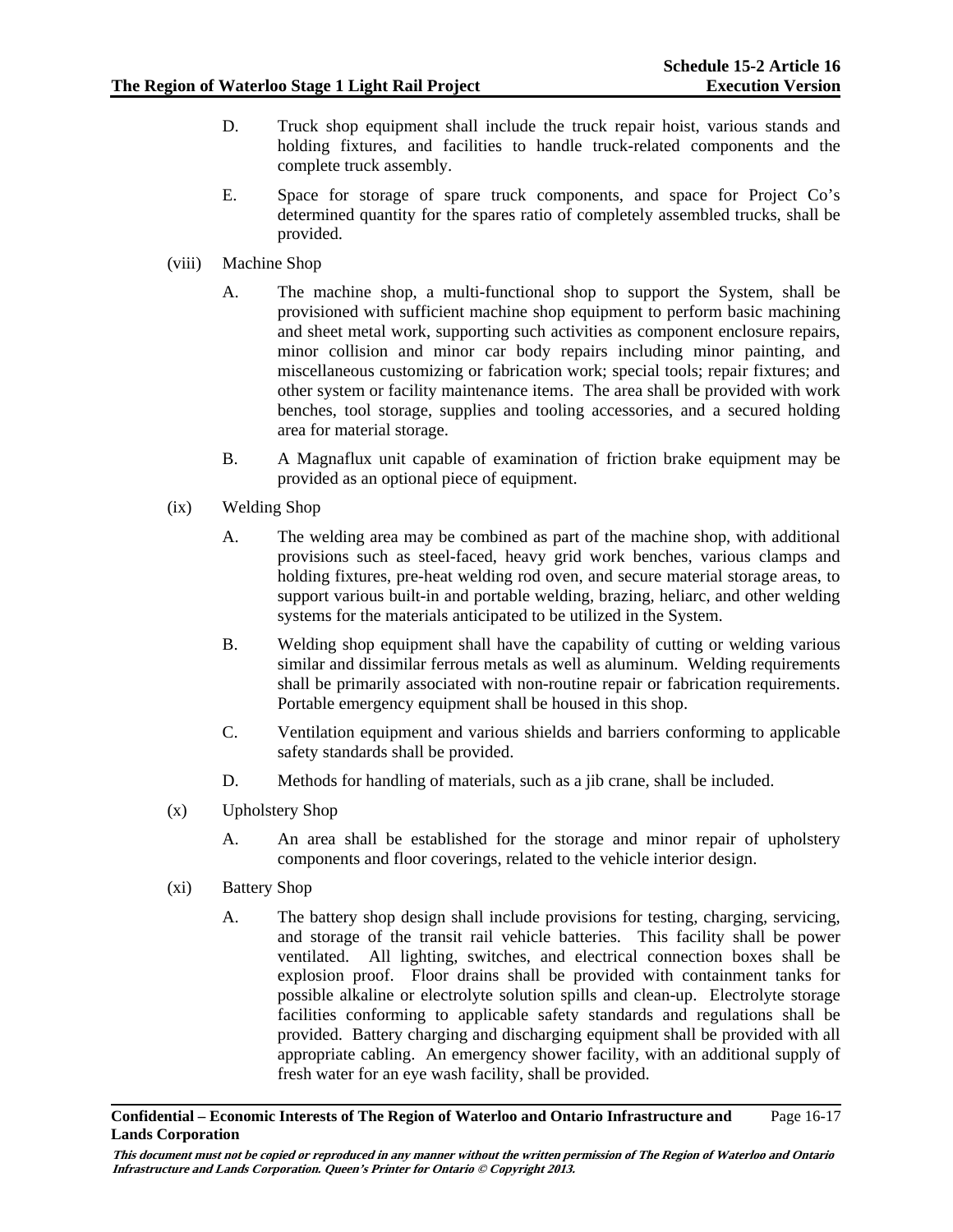- (xii) Pantograph Shop
	- A. A pantograph repair shop shall be provided for the repair of pantographs and shall be quipped with a 2½ ton capacity hoist, shop power and compressed air.

# **16.12 Wayside Systems Maintenance and Repair Facility**

- (a) General requirements Wayside Systems Maintenance and Repair Facility
	- (i) The Wayside Systems Maintenance and Repair Facility shall provide for inspection, preventive maintenance, and corrective maintenance actions required, other than vehicle maintenance, for all fixed facilities and wayside equipment. This area shall also provide for the staging and dispatching of personnel for performance of various external activities.
	- (ii) The Wayside Systems Maintenance and Repair Facility shall be equipped and provisioned, as required, to provide all functions for wayside system maintenance, including overhead contact system, traction power substations, train control, communications, trackwork, LRT Stops, and other associated wayside and Maintenanceof-Way (MOW) components. In some cases, Project Co may subcontract out wayside systems maintenance and repair service in lieu of performing those services with in-house staff. The services that will be subcontracted out shall be fully described in Project Co's Basis of Design Report – OMSF.
	- (iii) Wayside Systems Maintenance and Repair Shops
		- A. The Wayside Systems Maintenance and Repair Shops shall support all System elements, excluding the Car Shop. The shop design shall provide the capability to maintain accessibility for non-revenue vehicles, and shall provide ease of access for staging and dispatching of material and personnel throughout the System by track-borne or roadway equipment. Support shop functions shall be designed, as practicable and as necessary, to be multi-functional in conjunction with shops within the Car Shop.
		- B. The Wayside Systems Maintenance and Repair Shop shall also be designed to provide sufficient accommodations for external storage areas, car wash facilities, cleaning platforms, supervisory and operating personnel parking, special nonrevenue equipment, and track-accessible and track-borne supporting equipment. The Wayside Systems Maintenance and Repair Facility may be attached to the Car Shop facility, but shall be independent and isolated from that facility. Design and layout of the facility shall be the responsibility of Project Co.
		- C. The layout for the System wayside systems maintenance and repair facility shall allow for possible expansion of the System's requirements, which shall be achievable via movement of specific functions, accomplished through minimal efforts and minimal disruption of System operations.
- (b) Wayside Systems Maintenance and Repair Shop Functions
	- (i) Shop functions shall include the repair and potential fabrication of special track components, LRT Stop and other facility components, running track and OCS components, fasteners, signs and other graphics, rail cutting and drilling, maintenance and repair of non-revenue support equipment associated with maintenance-of-way, and other fixed facility maintenance and repair activities.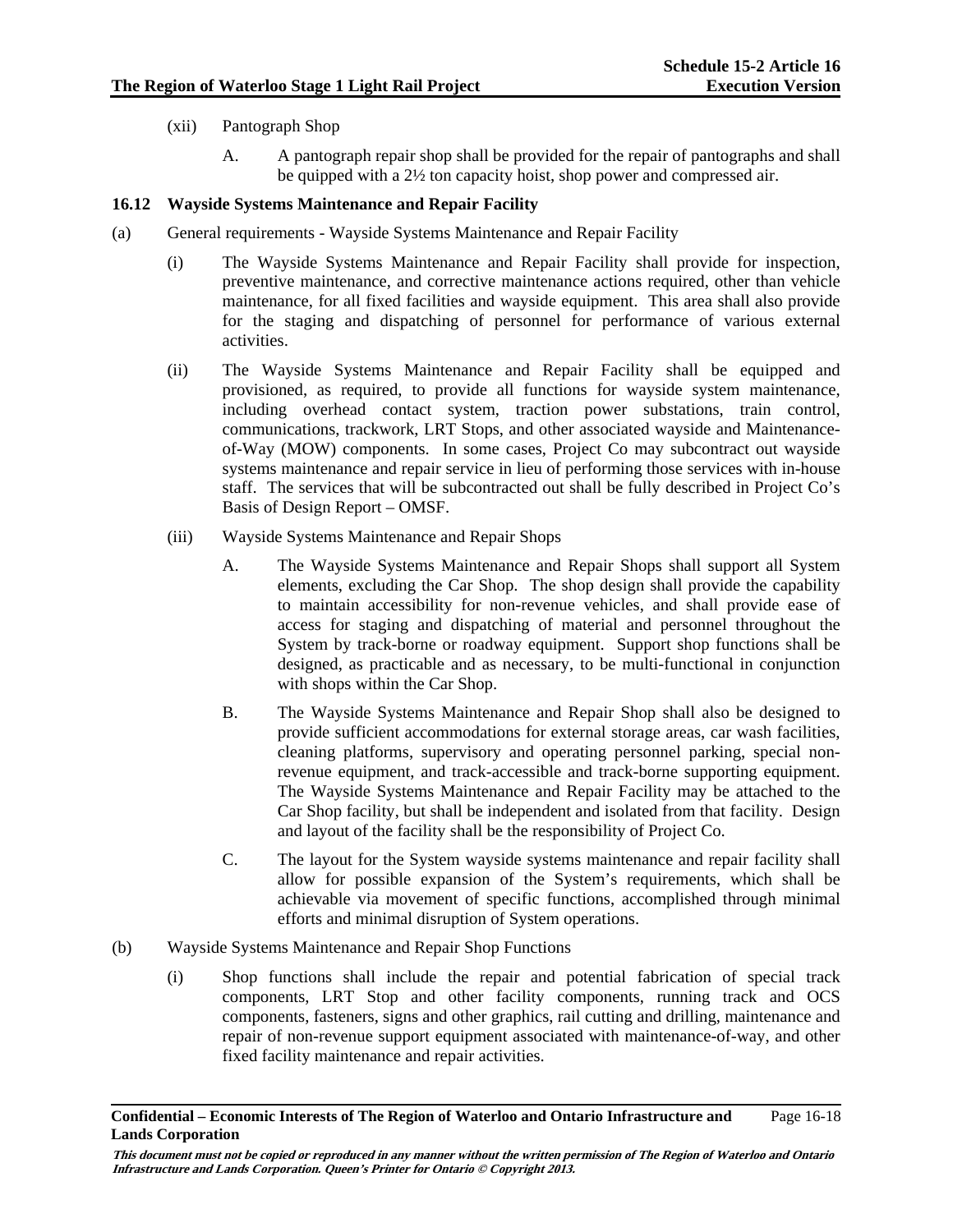- (c) Wayside Systems Maintenance and Repair Shop Activities
	- (i) Maintenance and repair activities shall include inspection and maintenance of nonrevenue maintenance support vehicles, rubber-tire motor vehicles (such as automobiles), and light and heavy trucks (including those that may be track-equipped) and may include special equipment such as generators, air compressors, and cranes. Equipment serviced shall include locomotives (where required), ballast cars, flat cars, and special purpose vehicles, traction power substation and distribution equipment (including such items as circuit breakers, rectifiers, battery systems, relays, switches, and cables), repair or failure verification of electronically controlled mechanical equipment for signals, control, and communications, shop equipment and portable equipment for plant maintenance, routine inspections and maintenance of all installed support equipment, cranes, hoist, vehicle washing, and other LRT structures, passenger LRT Stops, buildings and other fixed facilities, mechanical and electrical systems, signs, graphics, fencing, roadways, and parking lots.
	- (ii) The facility shall provide, as a minimum, one enclosed track area to maintain track-borne support equipment and to provide an enclosed staging area.
- (d) Track Maintenance Shop
	- (i) The Track Maintenance Shop design shall contain provisions necessary for management and supervisory personnel, staging, and point of dispatch of track maintenance personnel. The facility shall provide an enclosed track area for the maintenance of non-revenue vehicles, shop areas for storage-specific materials and equipment, and outside storage of materials required by trackwork design for track types such as ballasted, direct-fixation, slab track, embedded track and special trackwork, direct fixation fasteners, ties, switches, and associated track apparatus.
- (e) Power Maintenance Shop
	- (i) Power Maintenance Shop design shall contain provisions necessary for management and supervisory personnel, staging, and point of dispatch of maintenance personnel for traction power, LRT Stop and yard illumination, and facilities AC service requirements. Where applicable, the Power Department shops may be combined or grouped with the Car Support Shops to provide a common System component repair facility.
- (f) Facilities Maintenance Shop
	- (i) The Facilities Maintenance Shop shall be involved in the inspection, preventive maintenance, and corrective maintenance required for all fixed facilities and wayside equipment enclosures, installed environmental systems, lighting, elevators, and other installed apparatus. This area shall provide for the staging and dispatching of personnel for performance of various activities.

# **16.13 LRV Car Wash**

- (a) General requirements LRV Car Wash
	- (i) To achieve a consistent clean appearance, and to prevent the buildup of graffiti, dirt, and grime on the LRVs, provisions shall be made for daily exterior washing of all LRVs which have been in revenue service.
	- (ii) The design shall provide car wash equipment for cleaning the exterior of the LRVs. The car wash equipment shall include structural, mechanical, and electrical items necessary to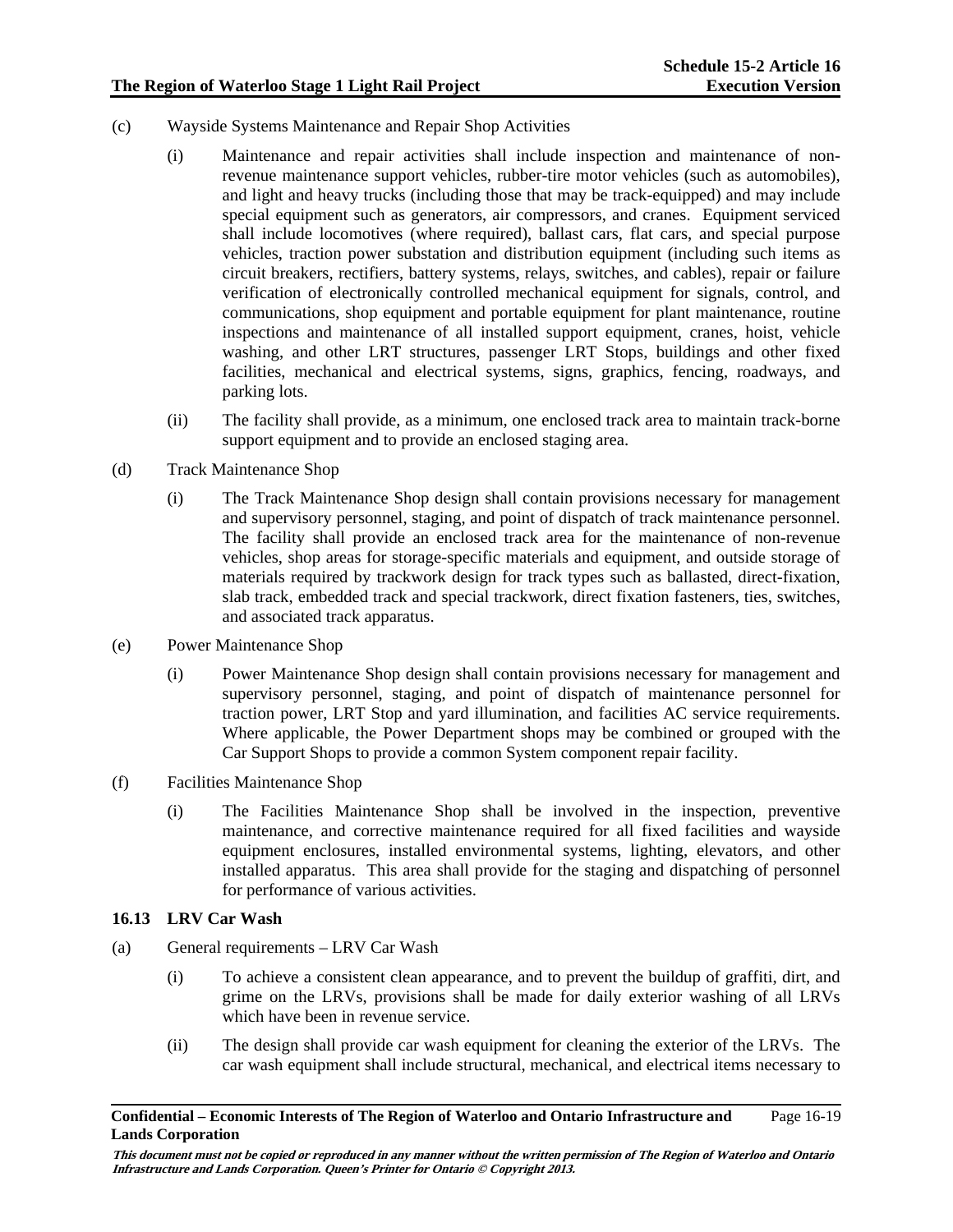wash the exterior of the vehicle, using the appropriate solution agent (mixed with recycled rinse water) and final rinse with fresh water.

- (iii) To achieve these requirements, the car wash facility shall be located with direct access from the main line, attached to the Car Shop, but independent and isolated from that facility. The car wash shall permit operating the vehicles automatically at a slow speed, under their own power, through a series of water and detergent sprays, rotary brushes, and blowers, or shall permit all car washing equipment to circulate about the stationary car. The design shall provide that the soak cycle recommended by the car wash manufacturer is maintained.
- (iv) The car wash track shall be able to accommodate the largest train consist without interfering with other track movements.
- (v) The car wash shall meet all environmental control standards, including reclaiming tanks for acid wash solutions, automatic pH neutralization, and recycling of rinse water. Overflow or unreclaimed water to be discharged into the local sewer system shall be treated for oil removal and pH adjustment prior to discharge.
- (vi) Associated water softening reclamation and suitable bacterial control equipment shall be provided.
- (vii) The rinse water recovery ratio shall meet or exceed the requirements of local jurisdictions, with minimum 80% recovery.
- (viii) Tanks for water reclamation or storage designed for location underground shall be anchored so that they will remain stable when empty in high water table conditions.
- (ix) Project Co shall design the car wash in accordance with the Region's requirement for sewer use as per Bylaw 1-90 and 92-050.
- (b) Daily LRV Interior Cleaning
	- (i) Revenue service LRVs shall have interior cleaning prior to re-entry into revenue service on a daily basis. Interior cleaning may be performed during nightly layovers. Cleaning shall include vacuuming of carpets, collection and removal of trash, and removal of light stains, spills, and graffiti. These functions may be performed in the storage yard, end-ofline tail tracks, or track areas adjacent to the car washing facility.
	- (ii) Heavy cleaning shall be performed on an as-needed basis, or shall be accomplished when the vehicle is scheduled for preventive maintenance inspections.
- (c) Interior Heavy Cleaning
	- (i) Interior heavy cleaning of the LRVs may be provided within the car wash facility. The area shall be provided with water service, electric power, compressed air, and a centralized vacuum cleaning system, with wall-mounted hose connections along the cleaning platform placed at intervals aligned to vehicle doorways.
	- (ii) The design shall include, as an optional item, a centralized carpet shampooing system in connection with the vacuum cleaning system for the vehicle interior floor covering.
	- (iii) The design shall include provisions for window/glass replacement and running repairs to the vehicle's interior mounted equipment.
- (d) Under Car Cleaning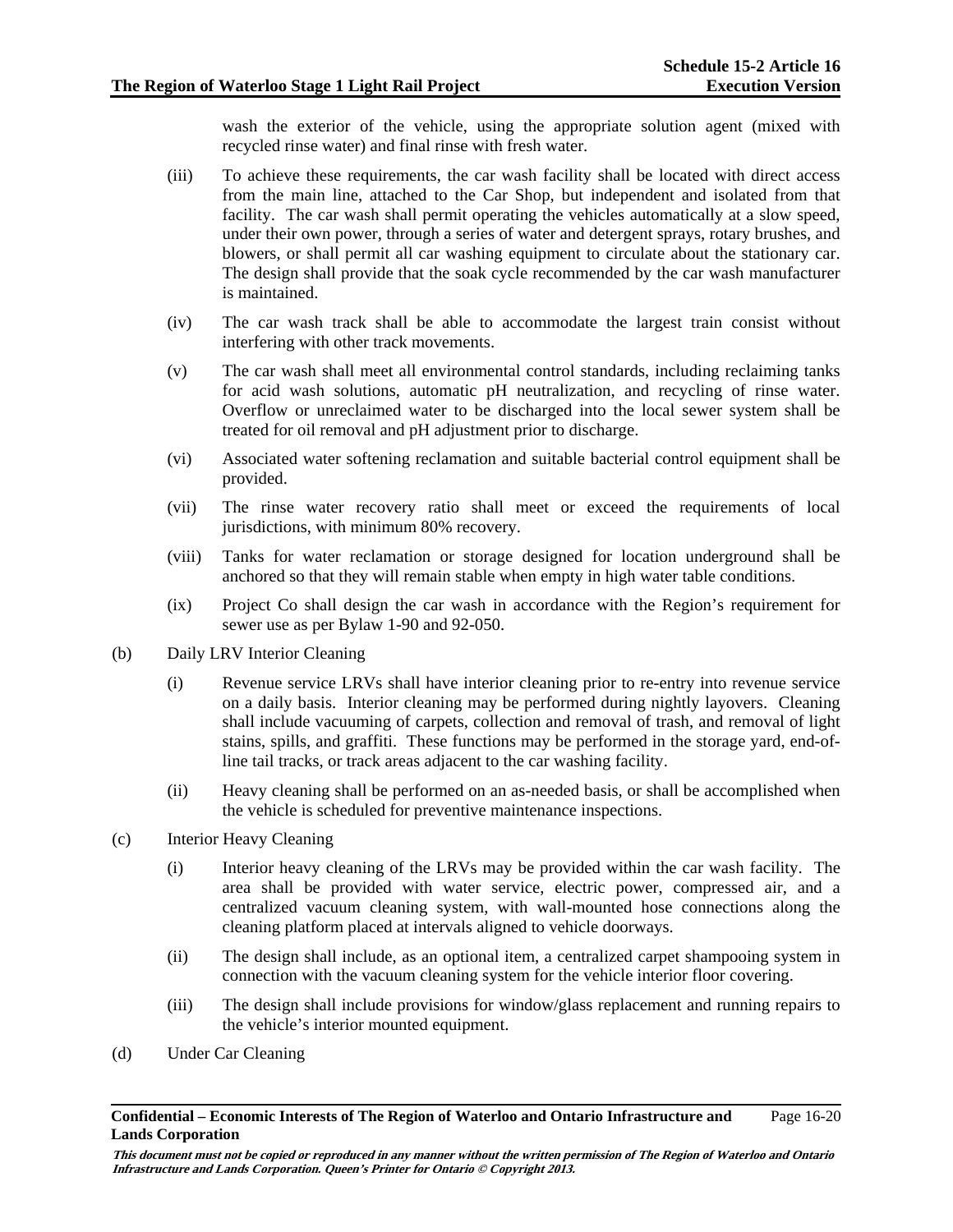- (i) As an optional facility, a "blow-down facility" may be provided to clean the under car areas, prior to shop activities, for the removal of built-up dirt, iron dust, and grease on the equipment, trucks, coupler anchorage, and other areas that may become contaminated, to allow more extensive visual detection of vehicle defects during inspection.
- (ii) The pressurized air facility for this cleaning operation shall include an adequate pit with a suitable compressed air and filtered exhaust system. The area shall be capable of accommodating at least one vehicle. The blow-down facility shall provide for fixed air nozzles, properly located to effectively blow compressed air against all parts of the car underfloor structure. The compressed air nozzles shall not be directed at any point above the vehicle thresholds. The exhaust system shall provide collection of air-borne particles within the blow-down facility. Accessory outlets for the connection of a hose extension and a hand-held nozzle to reach hard-to-get at areas shall be provided. This accessory outlet shall be provided with an air pressure reducing valve to permit the blow-down of electronic components. The collection system shall filter the air, and shall not release or permit any particles to be transmitted into the atmosphere. The air-borne particle collection system shall be designed for easy maintenance and cleaning.
- (iii) The blow-down facility may also include a steam cleaning system, to allow cleaning of individual trucks prior to commencement of inspections or maintenance activities. The facility shall also provide for the steam cleaning of batteries, coupler anchorages, component assemblies, and other related parts.
- (iv) The pit floor shall be a removable, non-skid, grid design, to provide for drainage and water disposal. All drainage originating from the steam cleaning area shall pass through an oil separator prior to discharge into the sewer system.

# **16.14 Central Control Facility**

- (a) General Requirement for Central Control Facility
	- (i) The Train Control subsystems for the System shall be developed using a modular design approach. The design criteria shall include hardware and software design provisions for accepting expansion of the service with minimal modification to hardware, software, and facilities. These provisions shall include facility allowances for the equipment rooms, and hardware allowances for the apparatus affected by the projected System.
	- (ii) The Central Control Facility shall be located in the Operations, Maintenance and Storage Facility. The design of the facility shall provide Yard Control Operations with full visual observation of the operating yard, lead tracks, and mainline interlockings to the greatest extent possible using CCTV and glazing as appropriate.
	- (iii) The design for the layout of these rooms shall include provisions for possible future expansion. The design shall provide all equipment installations associated with operation and control of the LRT System. The size of the CCF and ancillary equipment rooms, equipment racks, display panels, operators' positions, and associated equipment shall be designed and arranged to accommodate the installation of additional equipment needed at a future date to operate and control the System.
	- (iv) The data processing rooms shall house all data processing and data storage apparatus for Central Control, including computers, associated peripherals, telephone systems, process controllers, and other equipment requiring strictly regulated temperature and humidity control. A system programmer console shall be provided in the data processing room.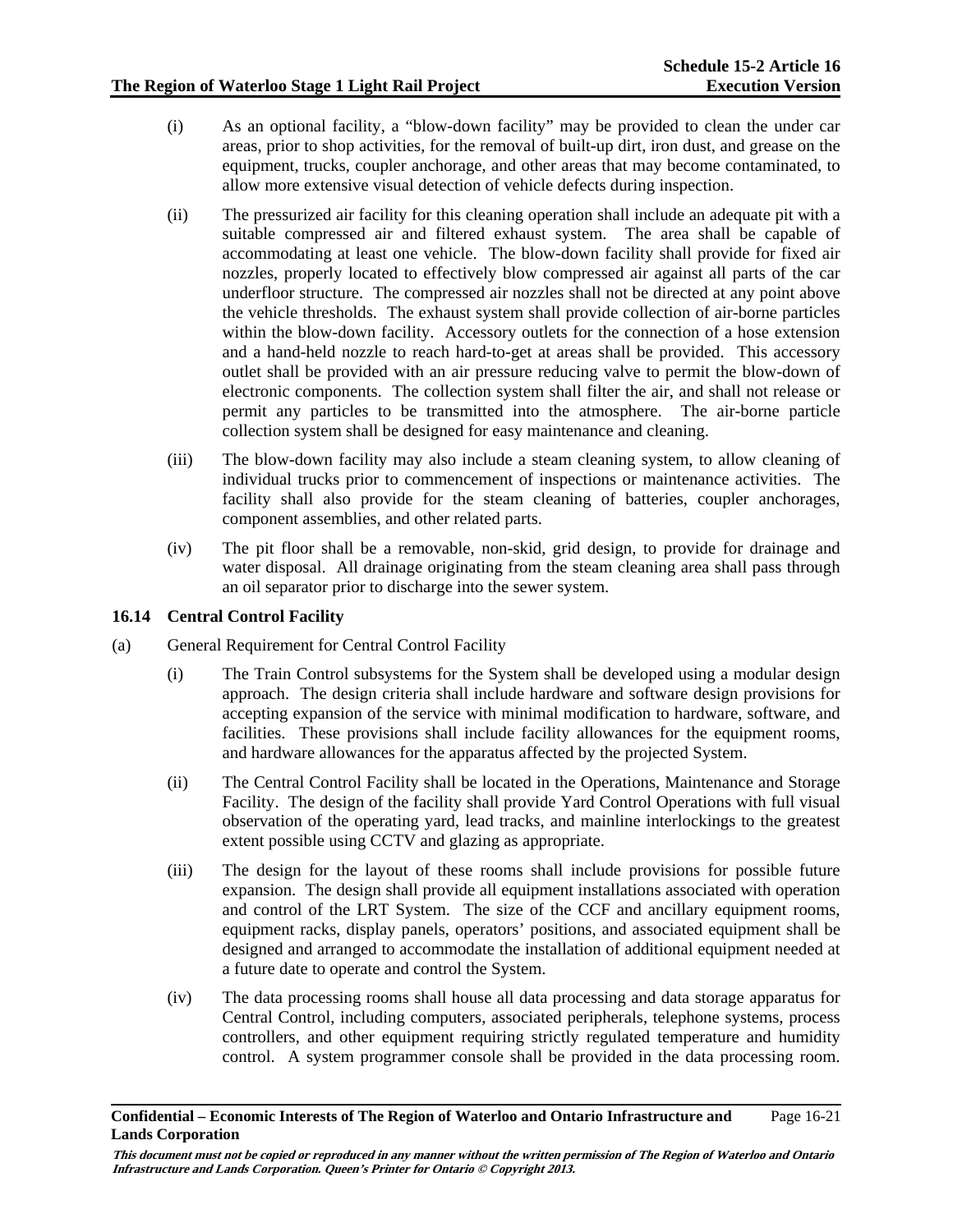Data processing rooms shall have a raised computer-type floor. All cabling under such floor shall be plenum rated as required in the OESC.

(v) The CCF shall also contain all equipment necessary for the Supervisory Control and Data Acquisition (SCADA) subsystem, which shall provide supervisory control of the train control system, auxiliary and traction power, the environmental control system, and other systems and subsystems. Status reporting, information storage and retrieval, alarm processing, trends, and incident and operations reports shall be provided via status boards.

#### **16.15 OMSF Communications**

- (a) Communications Equipment Room
	- (i) The Communications Equipment Room (CER) shall be located in close proximity to the CCF. All terminal equipment for communication circuits to, from and within the Operations, Maintenance and Storage Facility shall be installed at this location.
	- (ii) All communications yard duct banks and yard-to-main line transitional communications duct banks shall terminate in a cable vault under or adjacent to the Communication Equipment Room.
- (b) Cable Transmission System (CTS)
	- (i) The fiber optic and multiplex CTS terminals for the Central Control/Yard backbone line shall be located in the CER.
	- (ii) Local telephone distribution, throughout the facility and associated structures, shall be implemented.
- (c) Telephone Service
	- (i) Telephone services including dedicated telephone circuits shall be provided from the appropriate facility.
- (d) Facility Inter-Communications
	- (i) All telephones shall be equipped to interface with all offices, using an abbreviated dial scheme.
- (e) Public Address
	- (i) A PA system shall be provided that covers all areas of the OMSF.
- (f) Fire Detection and Suppression Monitoring
	- (i) All fire detection and suppression monitoring devices shall be annunciated locally at the Fire Alarm Control Panel, and remotely at Central Control and at the yard control console.
	- (ii) Fire Emergency System
		- A. An electrically supervised, closed circuit, selective code fire alarm system controlling an automatic sprinkler system shall be provided for all structures within the Operations, Maintenance and Storage Facility. Manual fire alarm stations readily identifiable and easily accessible to all personnel shall also be provided. Automatic devices, such as fixed temperature detectors, shall be installed as required by fire codes. Audible and visual alarms and indications shall be provided at local points as necessary. There shall be automatic shutdown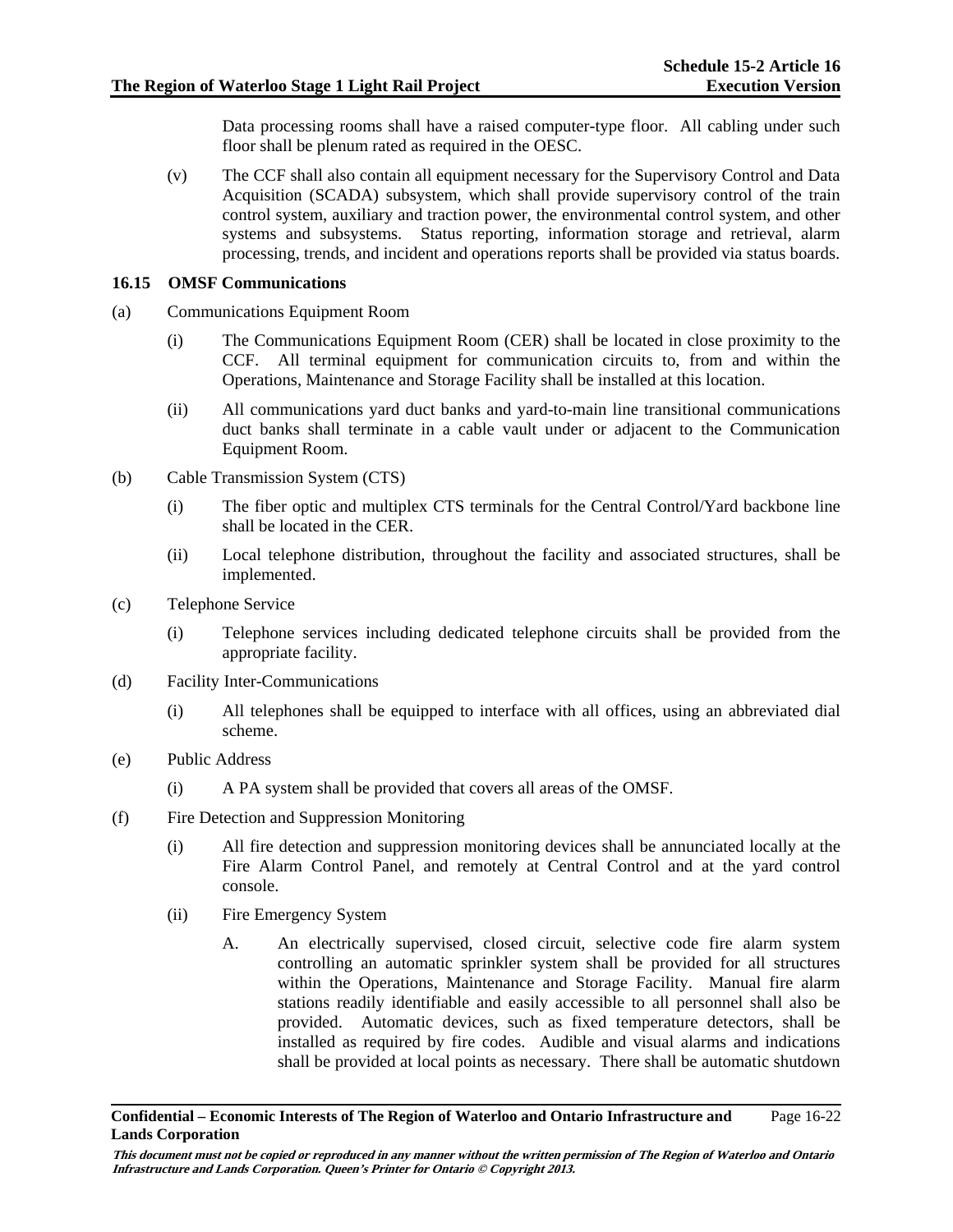of HVAC systems in the area of an alarm. Fire extinguishers shall be provided as recommended by NFPA and local jurisdictions.

B. The design of the maintenance facility and storage shall accommodate fire fighting equipment and other emergency response vehicles. Fire hydrants, standpipes, hoses, and other associated fire fighting equipment shall be installed within the storage yard and all facilities, as required by local jurisdictions and as recommended by the NFPA.

# **16.16 Security**

- (a) Due to the nature of electrification, train control, and accessibility to vehicles, the entire Operations, Maintenance and Storage complex shall be fenced off from the general public, except for access through a main gate. This gate shall be attended, and shall permit limited employee parking. Parking areas shall be arranged so that parking is restricted, or so that it is not possible to park immediately adjacent to any fixed structure or electrified track areas.
- (b) Areas such as outside material storage, parking areas, gate area, and other areas, shall be sufficiently illuminated to discourage trespassers and vandals. CCTV surveillance for security purposes shall be provided.
- (c) The facility's security shall not impose any restriction for emergency response vehicles from access to the OMSF.

#### **16.17 Hazardous and Toxic Material Storage**

(a) During the operation of the System, hazardous and toxic materials such as fuels, paints, thinners, and solvents may be used. Project Co shall identify and quantify the need for such materials, and shall evaluate requirements for special storage and disposal. The maintenance and storage facility shall include all necessary equipment for handling, storage, and disposal of such materials. All handling and disposal of hazardous materials shall be in accordance with all applicable laws and regulations, and shall depend on the hazardous or toxic nature of the material specified in the environmental assessment report. Project Co shall identify all such materials, and shall provide the procedures and methods of storage and disposition.

#### **16.18 Drainage and Services**

- (a) Project Co shall design, and submit for review, a complete storm drainage system for the maintenance and storage facility. The system shall consist of a combination of graded sub-grade areas and perforated self-cleaning subdrains, located between alternate pairs of tracks and connected to the necessary laterals, collectors, and outfall structures. A system of ditches, catch basins, and storm drain pipes shall be designed to direct surface run-off away from all track areas, and also to handle flow from the subdrain and roof drain systems. In no case shall a storm drain flow into a subdrain. Measures shall be taken to protect the subdrain system against cathodic deterioration.
- (b) Areas where hazardous waste products are utilized shall be designed to flow to the appropriate type of decontamination system as required. Such waste fluids shall not be permitted to enter the local drainage system without proper treatment.

#### **16.19 Fuel Storage**

(a) An environmentally compliant, automotive fuel storage and dispensing area shall be provided within the facility. The facility shall be located in an area isolated from all other buildings but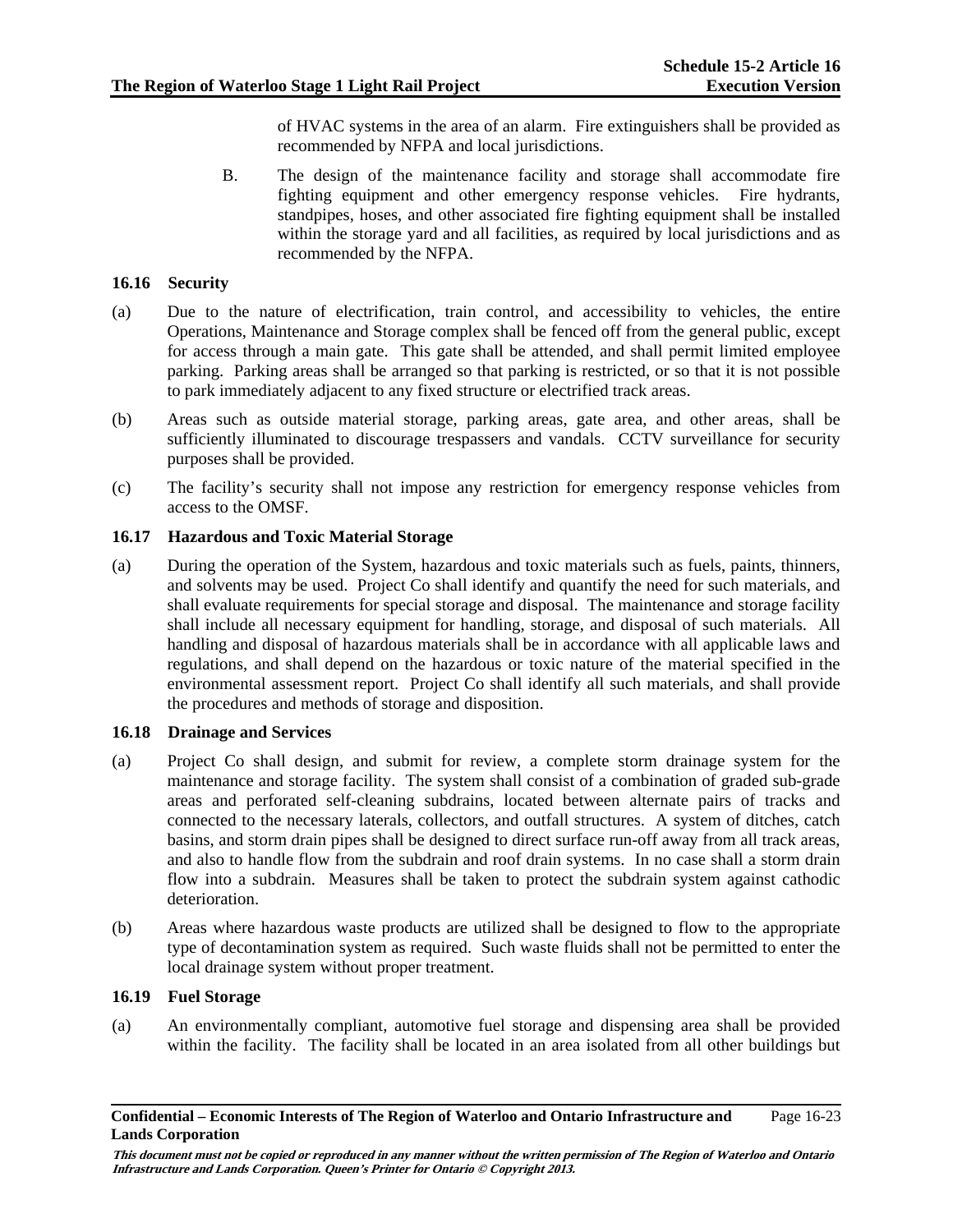within easy access of the interior service roads, to service road vehicles, Maintenance Recovery Vehicles (MRVs), and vehicle-mounted equipment.

#### **16.20 Service Roads and Aisles**

- (a) Interior Service Roads
	- (i) A network of paved interior service roads shall be provided to permit access for yard personnel, emergency response units, and fire fighting equipment, and shall permit access to maintenance-of-way external storage areas. It is preferred that roads avoid crossing the body of the transit vehicle storage yard at-grade, unless a fire access road is required. It is preferred that track turnouts are not located within the paved area of a grade crossing. The desired minimum width of the interior service road is 4.6 meters, and the desired minimum width of the shoulder shall be 1.0 meters. If the service road is located close to OCS wires that are less than 5.6 meter above the roadway, a curbing or barrier rail shall be provided adjacent to the service road, to mitigate the potential of vehicle incursion.
- (b) Exterior Service Road
	- (i) An exterior service road shall be provided to connect the maintenance and storage facilities to the nearest public thoroughfare. Ingress to the storage facility shall be provided through controlled check points or at a facility entrance gate house. Exterior service road design shall conform to applicable local codes.
- (c) Service Aisles
	- (i) The overall design of the facility shall provide, where applicable, paved service aisles between the storage tracks, to facilitate the ingress and egress of personnel and equipment. Paved service aisles shall be provided throughout the length of alternating pairs of tracks. In designing the service aisles, consideration shall be given to the movement of fire trucks and fire fighting equipment to all areas of the storage facility.

#### **16.21 Material and Spare Parts Storage**

- (a) The design and layout of the materials management area shall provide facilities for material and spare parts storage and staff personnel to support materials management, procurement contracts management, inventory management, warranty management, material and spare parts receiving, issuing and distribution, and the disposition of surplus, obsolete, or scrap materials. Project Co shall consider future requirements for possible System expansion to confirm that adequate space is maintained for availability of materials to support the System.
- (b) Planning may include a feasibility study to implement future transfer of the main storage area to another facility. The System storage area may in the future be configured as a satellite facility. Where practicable, material and spare parts stores for vehicle repair, system maintenance and fixed facility maintenance, as well as other activities, shall be combined in a single stores facility.
- (c) The primary responsibility for the material and spare parts storage area shall be to maintain material spares to support the Stage 1 LRT System's overall availability. The success of the operation will depend upon the pipeline of spare parts, properly stocked with workable assemblies, subassemblies, and replaceable components ready for use. Effectively managed inventory control and records shall be maintained to provide for interchangeability of properly tested assemblies.
- (d) In addition to enclosed stores facilities, an area may be provided for open storage of items and materials capable of being stored exposed to the environment. Typical items may be: track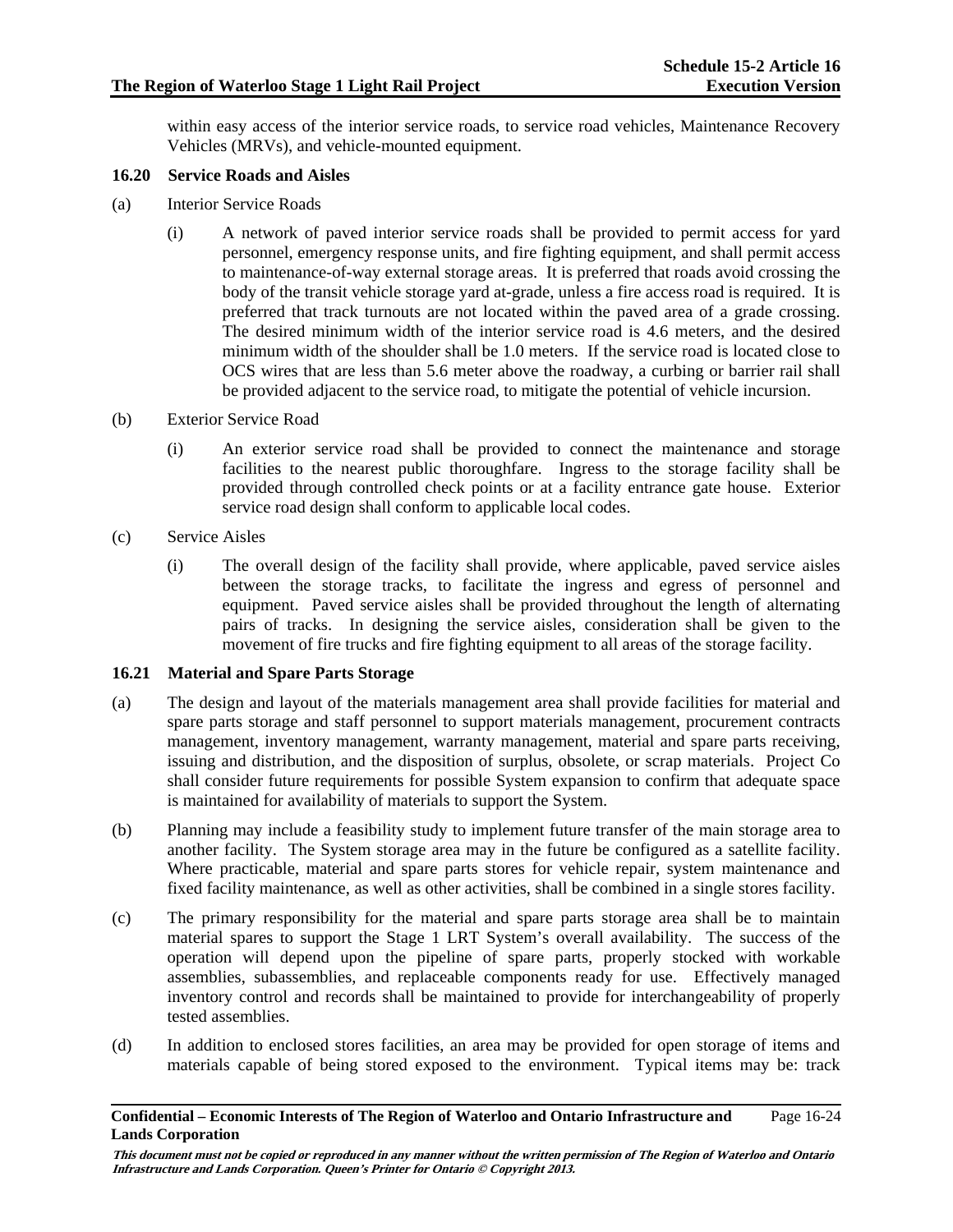components and accessories, rail, ties, switches, vehicle wheels, and spare truck frames and components.

(e) It shall be Project Co's responsibility to provide an adequate and accurate supply of replacement spares, available at the termination of component warranty periods. This stock of spares, both consumable and repairable, shall be constantly maintained through the final turn-over of the LRT System to the Region.

# **16.22 Administration Facility and Offices**

- (a) The Maintenance Facility shall provide sufficient space to accommodate the Stage 1 LRT management personnel, and shall provide all facilities to accommodate their needs.
- (b) The design and layout of the Operation, Maintenance and Storage Facility shall provide adequate facilities for various Management Administration Offices, including all systems departmental management, personnel administration, and the Maintenance Management Information System.
- (c) Minimum requirements shall be based on and provide for: operations management staffing for vehicles, track, power, train control, building maintenance, personnel administration, maintenance management information system, and vehicle record and technical manuals storage.
- (d) Washrooms, lunch rooms, meeting rooms, lockers, showers, first aid rooms, time clock areas, employee bulletin board areas, and ancillary spaces shall be provided.

#### **16.23 Maintenance Management Information System (MMIS)**

- (a) The MMIS shall provide System departmental managers with operational data required for analysis and determination of systems performance and efficiency. Project Co shall establish a computerized MMIS capable of collection, processing, storage, retrieval, analysis and reporting of reliability, efficiency, and effectiveness-related information pertaining to all aspects of the System.
- (b) The MMIS shall provide for overall System availability, systems configuration management, maintenance scheduling, and component histories, and shall be capable of identifying System deficiencies, eliminating their causes, and providing for the implementation of corrective actions to be taken. The MMIS, as a minimum, shall provide for the function identified below.
- (c) Operational Evaluation
	- A. Systems analysis shall provide all aspects of performance monitoring, including operating hours, mileage for total System accumulation and per individual vehicle, resource planning, reliability and failure monitoring, failure definition, relevant versus nonrelevant, and report generation. The MMIS shall provide an automatically generated report on systems or components that approach or exceed contractual limitations on reliability. This report shall be made available to the Region on a bi-weekly basis.
- (d) System Availability
	- (i) The system shall analyze and report upon vehicle availability, incident reporting, System delays, equipment failures, accident analysis, investigation reports, and ridership data collection and analysis (forecasted versus actual).
- (e) Maintenance Planning
	- (i) The system shall analyze and report upon inspection schedules, personnel requirements (identifying crafts, skill levels, and training requirements), materials requirements, equipment availability, support equipment availability, repair records for systems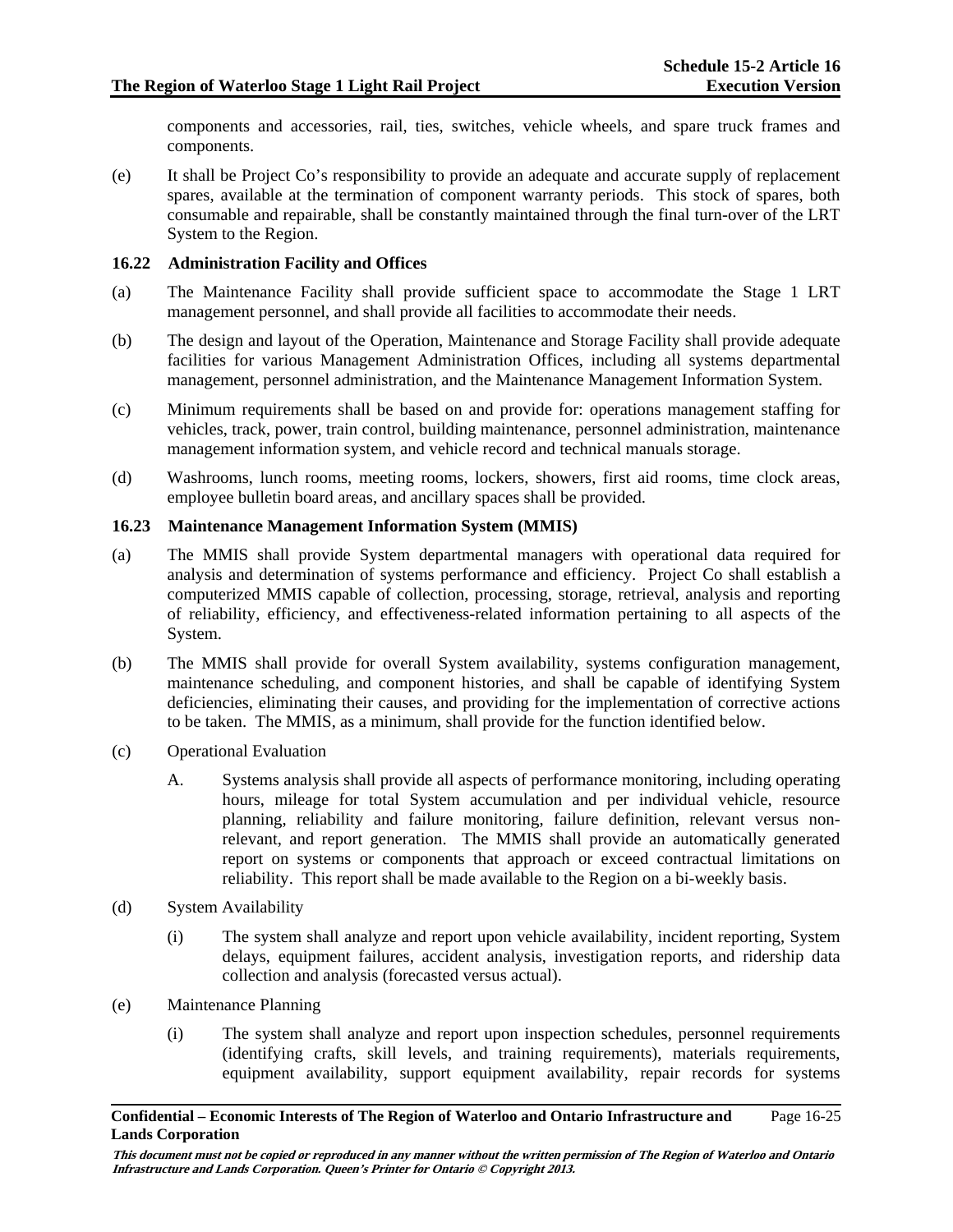equipment and rolling stock, configuration management and control, and modification and retrofit programs.

- (f) Component History
	- (i) The system shall analyze and report upon component part numbers, Manufacturer's and System stock numbers, on-line repair records, support shop component repair records, and equipment installation dates (including items reflecting safety, interference fit mounting pressures for wheels / axles, gear units, axle-mounted brake disc, and other information as required).
- (g) Manufacturer's Listing
	- (i) The system shall contain cross references to component Manufacturers and warranty expiration dates for assistance in ordering additional materials.

#### **16.24 Maintenance and Recovery Vehicles**

- (a) Project Co shall provide track-based or track-accessible, individually powered, MRVs to inspect and maintain all trackwork and wayside equipment, retrieve failed trains on the System, and move vehicles or consists within the Operations, Maintenance and Storage Facility's yards and shops. Project Co shall determine the number and type of vehicles needed, and shall including in Project Co's design all supporting information, including the vehicle's design, capabilities, and related equipment.
- (b) If, during the operation of the System, it is determined that insufficient MRVs have been provided to meet operational, maintenance and System service availability requirements, Project Co shall provide the necessary additional vehicles of the appropriate type.
- (c) The following features and capabilities shall be provided in one or more types of MRVs.
	- (i) The vehicles shall be bi-directional, with equal performance in both directions, and shall be operable by the vehicle's own energy source.
	- (ii) Ability to couple or have provisions for attachment with any train, to push, pull, and stop a W1 train over the entire length of the System.
	- (iii) Be able to load and unload LRT vehicles from the unload/load ramp.
	- (iv) Carry replacement parts for maintaining and repairing trackwork and wayside equipment.
	- (v) Carry jacking and re-railing equipment for vehicle/consist recovery.
	- (vi) Have the means, such as a permanent or detachable crane or winch, to place and remove equipment, materials, jacking, and re-railing equipment.
	- (vii) Have permanent or temporary installed emergency equipment and the capabilities to provide the following:
		- A. Generate compressed air and 120 volt ac auxiliary power.
		- B. Have on-board storage for selected maintenance equipment and parts.
		- C. Be able to operate on all sections of the System right-of-way characteristics and under all environmental conditions.
		- D. Be retained on the trackway, satisfying all requirements for safety, and have necessary additional stabilizing devices to prevent tipping or derailment while performing System maintenance and train recovery functions.

#### **Confidential – Economic Interests of The Region of Waterloo and Ontario Infrastructure and Lands Corporation**  Page 16-26